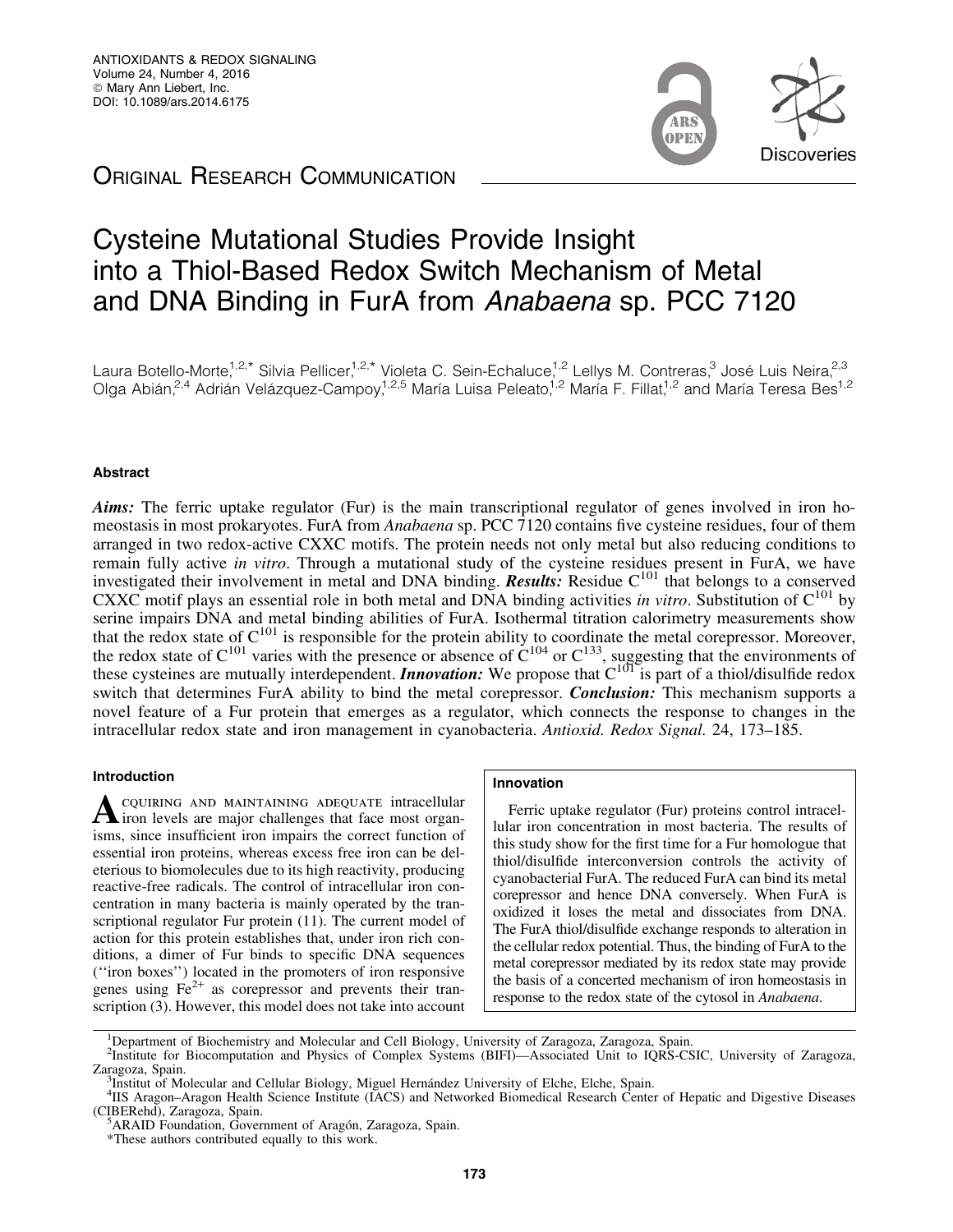certain aspects of Fur-mediated regulation revealed by recent studies. In this sense, Fur participates in gene activation and iron-independent regulation of a variety of genes involved in distinct functions (6, 36).

The crystal structures of diverse Fur family members confirm the basic folding firstly described for the *Pseudomonas aeruginosa* Fur homologue, even though each Fur subclass responds to different signals (42). It consists of two well-defined domains: an N-terminal DNA binding domain and a C-terminal dimerization region. The amino acid sequences of many Fur homologues include two potential metal binding motifs, a conserved HHXHXXCXXC signature and another less conserved C-terminal CXXC motif. In fact, two or three metal atoms whose coordination involves amino acids of these motifs are observed in the crystal structures of several Fur homologues (1, 6, 9, 34, 39, 47, 48). Usually, one of the metal binding sites accommodates the regulatory metal atom, while another site has a structural character. Regarding the third site, it seems to play a role in stabilizing the dimeric form of the regulator (9).

The regulatory metal binding site appears to be conserved in all Fur and Fur-like proteins, although it shows some variability in the coordination depending on the Fur homologue and the metal. The structural metal binding site, in some Fur homologues, involves regular tetrahedral coordination of a zinc atom by four cysteine residues belonging to the two CXXC sequences present in the previously mentioned metal binding motifs (9, 28, 34). In fact, zinc coordination by the four cysteines of both CXXC motifs is suggested to be critical to stabilize the dimeric structure in *Bacillus subtilis* PerR (48). However, the existence of these CXXC sequences does not ensure the binding of structural metal. In this sense, the crystal structure of Nur, obtained under reducing conditions, indicates that both cysteines of the two CXXC motifs do not coordinate zinc, although this regulator maintains its DNA binding activity (1). In addition, *Vibrio cholerae* Fur structure does not reveal any metal binding site involving equivalent cysteines present in its primary sequence (47).

In the filamentous nitrogen-fixing cyanobacterium *Anabaena* sp. PCC 7120, three different Fur proteins have been identified: FurA (*all1691*), FurB (*all2473*), and FurC (*alr0957*) (21). FurA is a multifaceted protein that controls iron homeostasis and modulates an extensive regulon involved in a variety of cell functions (13, 14, 15). It also fulfills the features of a heme sensor protein whose interaction with this cofactor negatively affects its DNA binding ability *in vitro* (23, 41).

The FurA primary sequence contains five cysteines located at the C-terminal domain ( $C^{101}$ ,  $C^{104}$ ,  $C^{133}$ ,  $C^{141}$ , and  $C^{144}$ ), four of them arranged in two CXXC motifs ( $C^{101}$ VKC<sup>104</sup> and  $C^{141}$ PKC<sup>144</sup>) (4). However, these CXXC motifs do not appear to coordinate a structural metal atom in FurA since metal analysis and electrospray ionization mass spectrometry revealed that neither zinc nor other metals are present in the purified protein (20). Interestingly, recent data have demonstrated that FurA exhibits disulfide reductase activity *in vitro* based on these CXXC motifs (5).

Previous results from our laboratory indicated that recombinant FurA exists in solution in several discrete disulfide-linked oligomeric species, being monomers and dimers the major species (20), and that four out of five cysteines are not reactive. In fact, determination of free thiols indicated that only one cysteine was accessible to solvent (20). Different data suggest the relevance of cysteines and their redox status in recombinant *Anabaena* FurA function. On one hand, thiol reducing agents enhance the affinity of FurA for its target DNA sequences *in vitro* (22). On the other hand, FurA reductase activity occurs depending on the redox state of cysteines present in its CXXC motifs (5). Finally, the FurA–heme interaction that involves residue  $C^{141}$  from one of the CXXC motifs undergoes redox-mediated ligand switching (41). Therefore, considering the apparent dependence of FurA activity on its oxidation state and the lack of a structural metal involving its two CXXC motifs, it can be envisaged that at least one redox-active cysteine would be required for the function of this protein. We therefore sought to identify the redox-active cysteine(s) in FurA to deepen its/ their involvement in the operation mechanism of this regulator. For this purpose, mutations in the cysteines present in FurA have been performed to analyze their implication in metal and DNA interactions.

Our results evidence that a single cysteine belonging to one of the CXXC motifs of FurA is essential for both metal and DNA binding *in vitro*. This reactive cysteine, identified as  $C^{101}$ , is responsible for the requirement of reducing agents by recombinant FurA to maintain optimal DNA binding activity. In addition, we have demonstrated that the redox state (thiol or disulfide) of  $C^{101}$  is modulated by  $C^{104}$ , its partner in the CXXC motif, compromising the ability of FurA to bind the metal corepressor necessary for DNA binding.

#### Results

## Substitution of  $C^{101}$  by serine impairs the ability of Anabaena FurA to bind DNA

To determine whether single or multiple cysteines are important for the activity of *Anabaena* FurA *in vitro*, each of the five cysteines  $(C^{101}, C^{104}, C^{133}, C^{141},$  and  $C^{144}$ ) was mutated to serine. The mutations were confirmed by DNA sequencing, and after expression in *Escherichia coli*, FurA variants were purified with a yield comparable to that obtained for the wild-type protein (40).

Mutant proteins were assayed for DNA binding activity in a standard gel mobility shift assay (EMSA). Experiments were performed in the presence and absence of dithiothreitol (DTT) and/or metal, using recombinant wild-type FurA as a control. Mn<sup>2+</sup> was used as a surrogate for  $Fe^{2+}$  for the *in vitro* analyses of FurA because ferrous iron readily oxidizes to  $Fe<sup>3+</sup>$ in air.

Analysis of single cysteine mutants showed that C133S exhibited lower activity than wild-type FurA in the presence of  $Mn^{2+}$  or DTT (Fig. 1). Besides, C133S-DNA binding ability was negligible in the absence of both effectors (Fig. 1). Activity of C141S was also lower compared with FurA in the four conditions tested, although its dependence on metal and reducing conditions resembled to that of wild-type FurA (Fig. 1). Moreover, the highest activity of C144S was observed in the presence of DTT.

However, the most outstanding differences with respect to wild-type FurA were found in EMSA assays with mutants C101S and C104S. As shown in Figure 1, the absence of the  $C^{104}$  residue produced a protein that only needed metal to specifically bind DNA. However, as observed for the C101S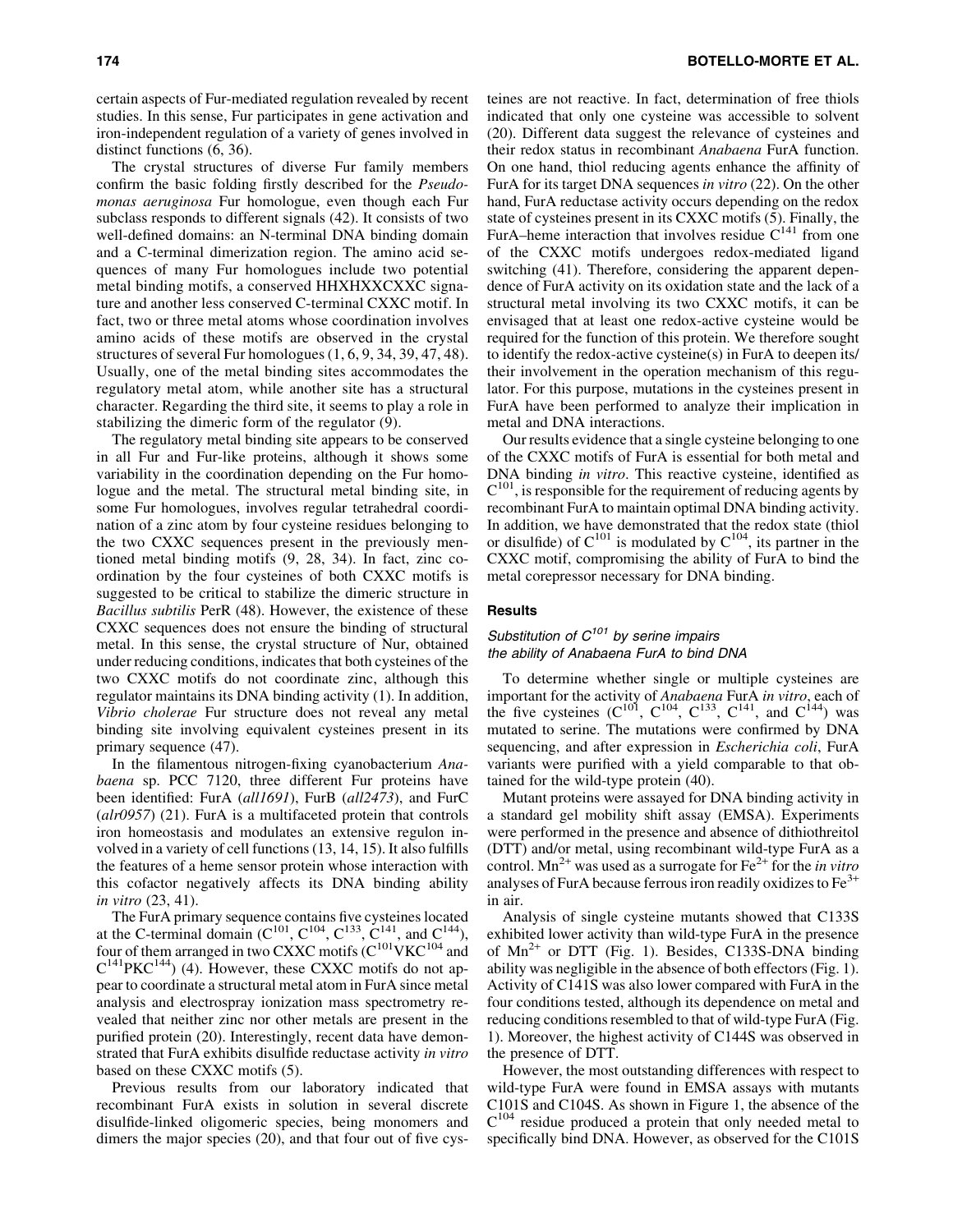FIG. 1. DNA binding activity of FurA (ferric uptake regulator) and its single cysteine mutants. Electrophoretic mobility shift assays show the ability of FurA wild-type or cysteine mutant proteins to bind its own promoter  $(P_{\text{furA}})$  in the presence of a nonspecific DNA control (P*alr0523*) *in vitro.* One hundred nanograms of DNA fragments free (*lane 0*) or mixed with 300 nM FurA proteins were separated on 6% native PAGE. *Lane 1*: binding assay in the presence of 1 mM DTT and  $100 \mu M$  $Mn^{2+}$ ; *lane* 2: only in the presence of  $100 \mu M$  Mn<sup>2+</sup>; *lane 3*: only in the presence of 1 mM DTT; *lane 4*: in the absence of both DTT and  $Mn^{2+}$ . DTT, dithiothreitol.



mutant, the absence of the  $C^{101}$  residue prevented the binding of the protein to the consensus sequence in any assayed conditions (Fig. 1). According to these results,  $C^{101}$  seems to be essential for the sequence-specific FurA-DNA binding *in vitro*.

## The loss of DNA binding ability of the C101S mutant is not due to a structural change

To know whether the loss of DNA binding activity observed for the C101S variant was associated with an important change in secondary or tertiary structures of FurA after mutation, circular dichroism (CD), Fourier transform infrared spectroscopy (FT-IR), and nuclear magnetic resonance spectroscopy  $({}^{1}H$  1D-NMR) experiments of wild-type FurA and C101S variant were performed.

Based on CD analysis, the substitution of  $C^{101}$  by serine caused small changes in the shape of the spectra at 222 nm, which could be due to the absorbance of cysteine residues, occurring in this region (31, 50) (Supplementary Fig. S1; Supplementary Data are available online at www.liebertpub.com/ ars). The results obtained by FT-IR indicated that the content in  $\alpha$ -helix and  $\beta$ -sheet was similar in the wild-type and C101S proteins (Supplementary Table 1). Finally, the <sup>1</sup>H 1D-NMR spectra of both species were identical (Supplementary Fig. S2), indicating the absence of major changes in the secondary and tertiary structures of the wild-type protein and its mutants. All these results strongly suggest that the inability of C101S to bind DNA is not due to a change in the protein secondary or tertiary structures after mutation of  $C^{101}$ .

## The reduced state of the  $C^{101}$  is essential for Mn<sup>2+</sup> coordination by wild-type FurA

Structural and site-directed mutagenesis data reported in the literature indicated that cysteines are involved in metal binding sites in different Fur and Fur-like homologues (1, 6, 9, 30, 34, 39). After ruling out a structural change as the cause of the loss of activity of the C101S mutant, the ability of FurA cysteine mutants to bind the metal corepressor was assessed by isothermal titration calorimetry (ITC). Taking into account the importance of redox conditions and the presence of metal corepressor to allow purified FurA-DNA interaction (22), the binding of  $Mn^{2+}$  to wild-type FurA was studied by ITC, either in the presence or absence of DTT.

At acidic pH (pH 4), FurA did not interact with  $Mn^{2+}$ , even in the presence of 1 mM DTT (not shown). At basic pH, FurA is an aggregation-prone species and this tendency rises with increasing protein concentrations (20). Therefore, the measurements were performed at basic pH in the presence of 50 mM arginine, whose use has been described as an assistant for correct folding of previously denatured proteins (37, 46) and it seems to minimize intermolecular noncovalent interactions (2).

Figure 2 shows the results of titrations of reduced and oxidized wild-type FurA with  $MnCl<sub>2</sub>$  in the presence of arginine. In the curve for oxidized wild-type FurA, the interaction is characterized by a small enthalpic contribution (Fig. 2A). Fitting the data to a model with a single binding site led to a dissociation constant  $(K_d)$  value of 0.28  $\mu$ M for the interaction of  $Mn^{2+}$  and wild-type FurA. However, addition of DTT increased about 20 times the heat effect (Fig. 2B) and the analysis required fitting the data to a model with two independent binding sites, providing  $K_d$  values of 50 nM and  $0.84 \mu M$ , respectively. These data indicated that the higher affinity metal binding site disappears when cysteines are in the disulfide state, suggesting that cysteines are involved in metal binding in FurA.

To investigate the location of the two  $Mn^{2+}$  sites in FurA, metal binding affinities were determined for all single cysteine FurA mutants under reducing conditions (Supplementary Fig. S3). Four out of five mutants (C104S, C133S,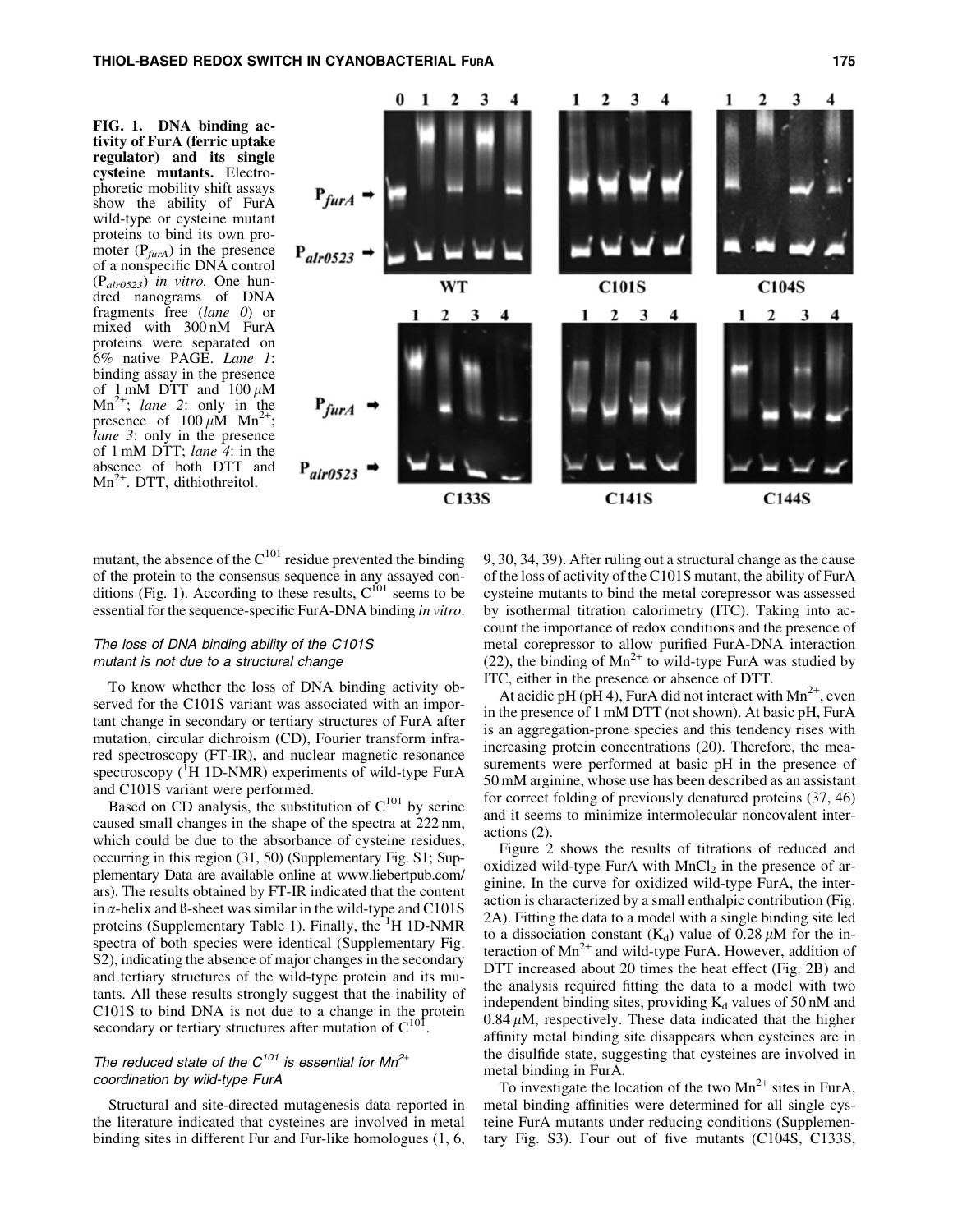

FIG. 2. ITC experiment following  $Mn^{2+}$  binding to oxidized or reduced FurA. *Top* sections show raw data obtained on a MicroCal VP-ITC calorimeter at 25 $\degree$ C. Aliquots of 300  $\mu$ M MnCl<sub>2</sub> were added over 20  $\mu$ M FurA in 50 mM Tris/HCl, 50 mM arginine, and pH 9 in the absence (A) or presence (B) of 1 mM DTT. *Lower* sections show the ITC isotherms of the data integrated and fitted to a singlesite model (A) or two independent-site models (B). ITC, isothermal titration calorimetry.

C141S, and C144S) showed  $Mn^{2+}$  binding affinities in the same order of magnitude as that of the wild-type protein (Table 1), in contrast to C101S variant where the mutation of  $C^{101}$  led to lose the Mn<sup>2+</sup> higher affinity site. The lack of the higher affinity site was also observed in a double mutant C101/133S (not shown). However, major changes were not observed regarding the second  $Mn^{2+}$  binding site. Thus,  $C^{101}$ residue is clearly important for FurA to coordinate  $Mn^{2+}$ *in vitro*. Moreover, since there are no significant changes in the secondary or tertiary structures of C101S, we suggest that the loss of the higher affinity metal binding site is largely responsible for the inability of C101S to bind DNA.

According to the results shown so far, we can conclude that the higher affinity metal binding site is lost in oxidized FurA and the  $C^{101}$  residue is essential for the binding of the metal atom. Therefore, it appears that, in purified FurA,  $C^{101}$  is part of a disulfide bridge and its redox state is responsible for the protein to coordinate the metal corepressor, since C101S

TABLE 1. DISSOCIATION CONSTANTS  $(K_n)$  ESTIMATED by ITC Analyses for the Interaction of FurA PROTEINS WITH MN<sup>2+</sup>, FITTING THE EXPERIMENTAL DATA TO THE THEORETICAL EQUATION BASED on One  $(K_{p1})$  or Two  $(K_{p2})$  Binding Site Models

| Site 2 $(\mu M)$ |
|------------------|
| $K_{d2} = 0.8$   |
| $K_{d2} = 0.5$   |
| $K_{d2} = 3.4$   |
| $K_{d2} = 3.0$   |
| $K_{d2} = 10.2$  |
| $K_{d2} = 1.8$   |
|                  |

Relative errors: 10–15% for K<sub>d</sub>, 5% for  $\Delta H$  and–T $\Delta S$ , and 2% for  $\Delta G$ .

Fur, ferric uptake regulator; ITC, isothermal titration calorimetry.

mutant cannot bind DNA in the presence of metal under reducing conditions (Fig. 1).

## Recombinant FurA contains two intramolecular disulfide bridges and one free cysteine

Since sulfenic acids can serve as intermediates between thiols and disulfides, we tested the possibility that FurA cysteines could be oxidized to sulfenic acids using 7-chloro-4-nitrobenz-2-oxa-1,3-diazole (NBD-Cl). This electrophilic compound reacts with thiols and sulfenic acids, but the conjugation products have different absorption wavelengths. Upon reaction of NBD-Cl with thiol groups, an absorption peak at about 420 nm can be registered, whereas the peak shifts to 347 nm when the compound reacts with sulfenic acids (38). This approach showed that no sulfenylation occurs in prereduced FurA untreated or treated with  $H_2O_2$  upon exposure to NBD-Cl (Supplementary Fig. S4).

Trapping experiments of free thiol groups were performed to determine the presence of disulfide bonds in the recombinant wild-type FurA. The thiol modifying agent 4 acetamido-4¢-maleimidylstilbene-2,2¢-disulfonic acid (AMS) reacts with free cysteines in the protein increasing its molecular weight in 540 Da per AMS molecule added (8).

As observed in Figure 3, reduced wild-type FurA displayed five free cysteines with a size shift of 2700 Da. Two bands were observed in the oxidized state, one corresponding to FurA dimers with an intermolecular disulfide bridge (no AMS molecules) and another band corresponding to monomers showing a weight consistent with the uptake of one AMS molecule. A control of recombinant FurA with no DTT subjected to AMS alkylation showed an identical band pattern to that of oxidized FurA (not shown), confirming that the purified protein is obtained in the oxidized state. According to these results, recombinant wild-type FurA monomers contain two intramolecular disulfide bridges and a single free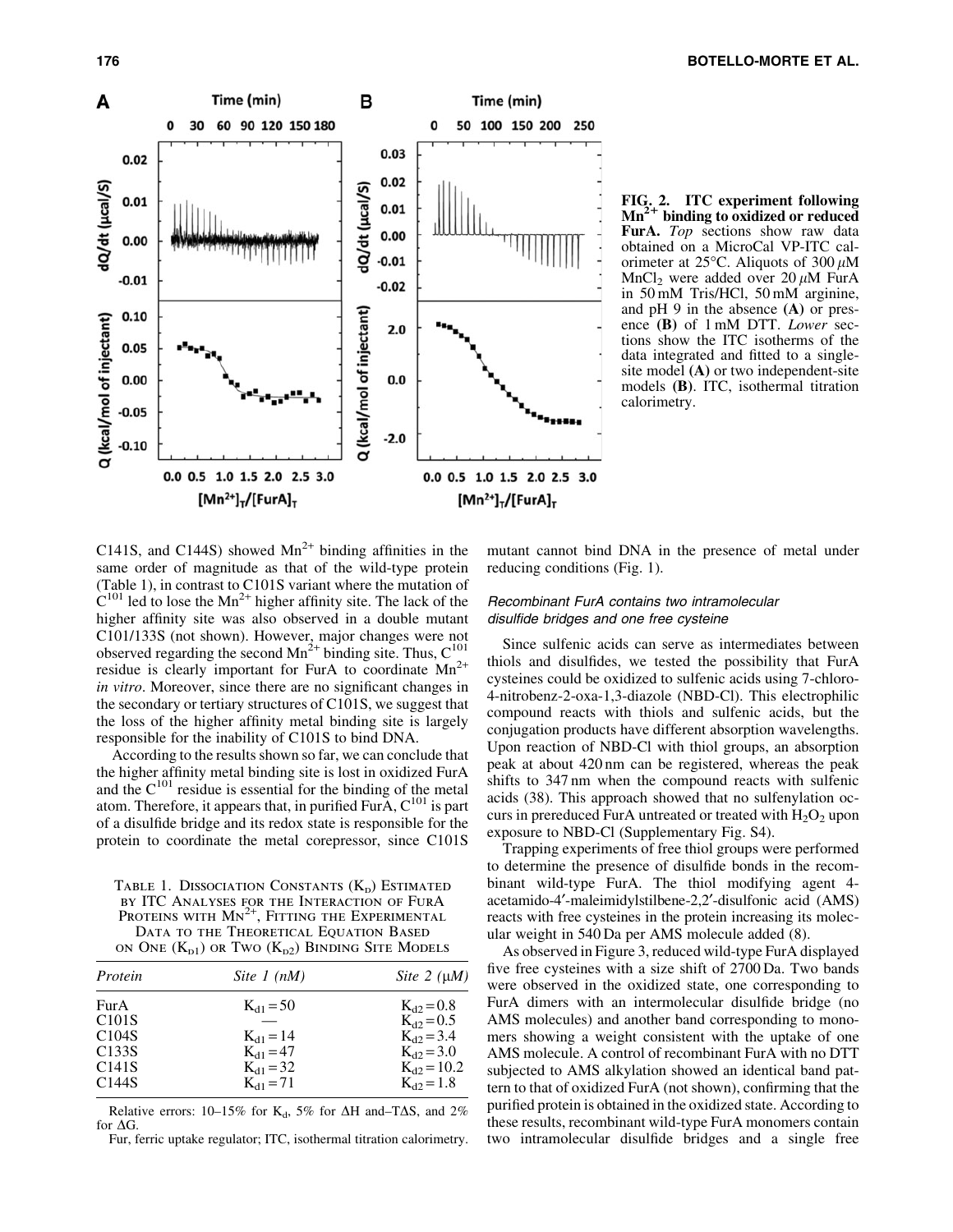

FIG. 3. In vitro redox state of FurA. DTT treatment, free thiol alkylation with AMS, and electrophoretic analysis of FurA were performed as indicated in the Materials and Methods section. The resulting proteins resolved on 12.5% nonreducing SDS-PAGE gels were stained with Coomassie blue. The presence of dimers and monomers with 1 (1 S-AMS) or  $\bar{5}$  (5 S-AMS) free thiols alkylated with AMS is indicated. OX, oxidized protein; RED, reduced protein; SDS-PAGE, sodium dodecyl sulfate–polyacrylamide gel electrophoresis.

cysteine that is prone to forming an intermolecular disulfide bond with the free cysteine of another monomer. This is in good agreement with previous data obtained by analyzing the free thiol content in FurA with the Ellman's reagent (20).

## $C^{101}$  seems to be responsible for dimerization of recombinant wild-type FurA

Sensitivity of recombinant FurA and its cysteine mutants to reducing conditions were characterized using nonreducing sodium dodecyl sulfate–polyacrylamide gel electrophoresis (SDS-PAGE). FurA mutant proteins preincubated with 10 mM DTT were predominantly found as monomers, although a weak band appeared at the position expected for dimers, likely resulting of hydrophobic interactions (Fig. 4). Thus, reduced proteins contained a very little amount of intermolecularly cross-linked dimeric species, confirming that dimerization of wild-type FurA and cysteine mutant species was mainly due to intermolecular disulfide bridges. The differences in the hydrophobicity of the resulting proteins after mutation of cysteines, which are supposed to be in the surface of the protein, could account for the trimer bands observed after reduction with DTT (33).

In contrast, in the absence of DTT, the C101S variant migrates mainly as a monomeric species and no tetramer band is observed, unlike the rest of mutants (Fig. 4), suggesting that the formation of tetramers in purified wild-type FurA is dependent on the prior existence of dimers *in vitro*. From this finding, it follows that in C101S variant, intermolecular disulfide bond formation is disfavored with respect to the other cysteine mutants and it is reasonable to assume that the four cysteines in this variant  $(C^{104}, C^{133}, C^{141}, )$  and  $C^{144}$ ) form intramolecular disulfide bridges.

Considering the oxidation state of the cysteines in FurA and the inability of the C101S mutant to bind DNA in any conditions tested (Fig. 1), we suggest that the low DNA binding activity of FurA with metal but not DTT could be attributed to its inability to bind the metal corepressor, as a consequence of the formation of a disulfide bridge between  $C^{101}$  from different monomers, preventing metal binding.

## Characterization of intramolecular disulfide bridges in wild-type FurA monomers

The behavior shown by FurA and its C101S mutant led us to consider that residues  $C^{104}$ ,  $C^{133}$ ,  $C^{141}$ , and  $C^{144}$  in recombinant wild-type FurA are involved in intramolecular disulfide bonds.

Analyzing the position of these residues in the primary sequence of FurA contributed to shed some light on the possible match. Taking into account that the formation of a disulfide bond between the cysteines of a CXXC motif is strongly favored when this sequence is within an N-terminal helical position (26), we used the PSIPRED secondary structure prediction server to assess whether the CXXC sequences in FurA were helical (25, 29). According to this method,  $C^{141}$  and  $C^{144}$  are part of a CXXC motif  $(C^{141}PKC^{144})$ predicted to be helical, and therefore, both residues are likely to form a disulfide bridge (Supplementary Fig. S5).

Several evidences contributed to support the existence of an intramolecular disulfide bond between  $C^{141}$  and  $C^{144}$ . First of all, electrophoretic analyses in the presence or absence of DTT were carried out to evaluate the contribution of



FIG. 4. Nonreducing electrophoretic analyses of the oligomeric state of FurA and its single cysteine mutants. The 17% nonreducing SDS-PAGE gels stained with Coomassie blue show the oligomerization *via* disulfide bonds of different FurA variants preincubated with 10 mM DTT as reducing agent  $(+)$  or without any treatment  $(-)$ . MW, molecular weight markers  $(97, 66, 45, 30, 20,$  and  $14 kDa$ ). The presence of monomers  $(M)$ , dimers  $(D)$ , trimers  $(Tr)$ , and tetramers  $(Te)$  is indicated.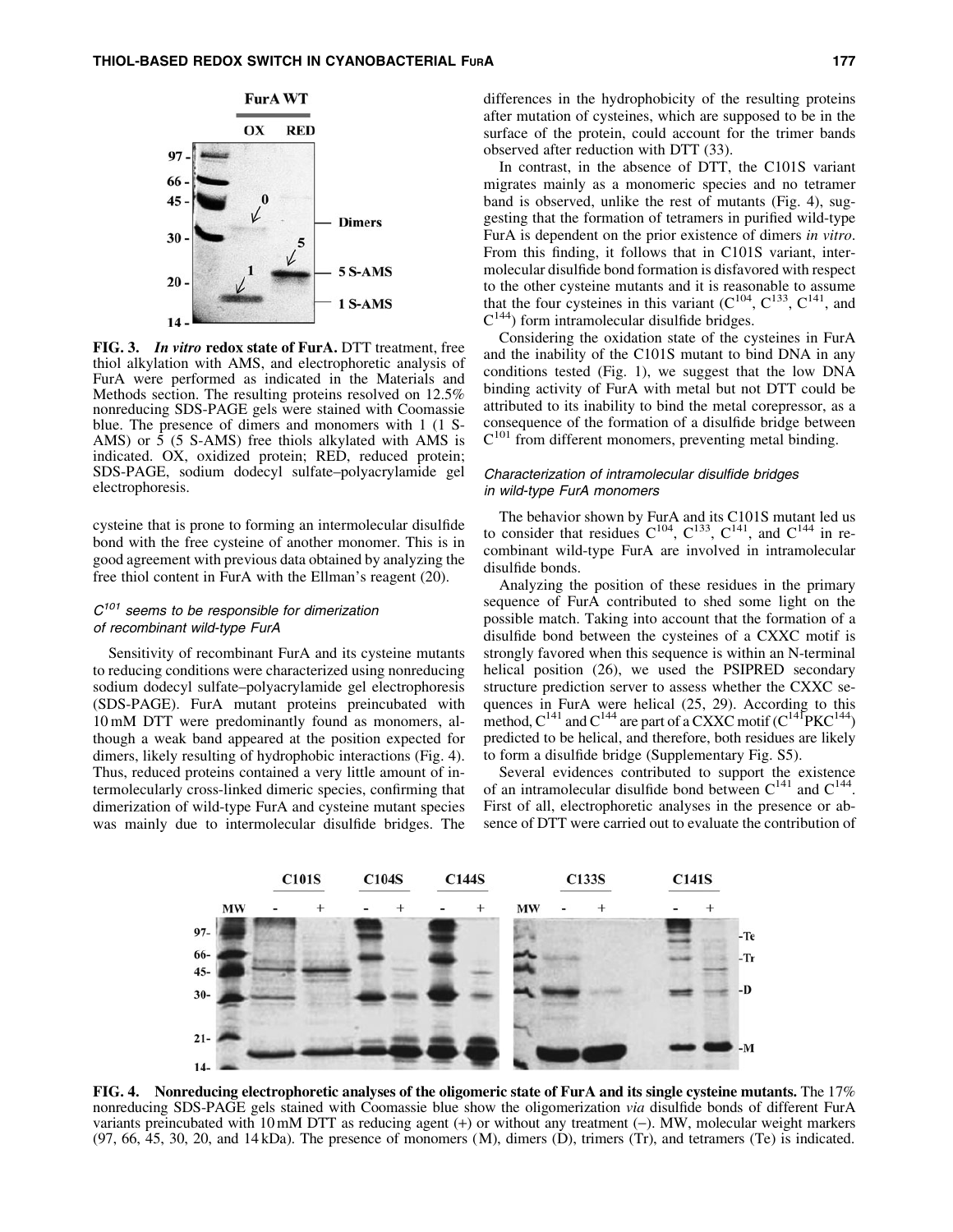

FIG. 5. Disulfide bonds in FurA triple cysteine mutants. (A) Nonreducing SDS-PAGE and Coomassie blue staining of C101/104/133S and C133/141/144S FurA variants with  $(+)$  or without  $(-)$  10 mM DTT treatment. The presence of monomers  $(M)$ , dimers  $(D)$ , and trimers  $(T)$  is indicated.  $(B)$  Free thiol alkylation experiments with AMS of oxidized  $(OX)$ or reduced (RED) FurA triple cysteine mutants resolved on a nonreducing 12.5% SDS-PAGE gel and stained with Coomassie. The bands named S-S correspond to the presence of an intramolecular disulfide bond in both oxidized proteins, whereas the bands named 2 S-AMS indicate the presence of two reduced thiols alkylated with two AMS molecules (shift size 1080 Da).

disulfide bridges to the oligomerization of the triple C101/ 104/133S mutant. Results shown in Figure 5A indicated that, in the absence of DTT, monomers were the predominant form in this mutant. Moreover, AMS trapping experiments shown in Figure 5B indicated that the remaining cysteines  $(C^{141})$  and  $C^{144}$ ) were disulfide linked when this mutant was oxidized. Furthermore, the motifs C<sup>142</sup>KEC<sup>145</sup> in *Helicobacter pylori* Fur or C105KNC108 in the *Campylobacter jejuni* homologue, which are equivalent to *Anabaena* FurA  $C^{141}$ PKC<sup>144</sup> motif, are also localized in a  $\alpha$ -helix according to the crystal structures of both regulators (6, 9). However, in *H. pylori* or *C. jejuni* Fur, these cysteines are reduced since they coordinate the structural metal. Finally, *Anabaena* FurA C<sup>141</sup>PKC<sup>144</sup> sequence is similar to the CXXC motif of *E. coli* DsbA  $(C^{30}PHC^{33})$ , where these cysteines remain naturally oxidized forming a disulfide bridge (44, 52).

Accordingly, if  $C^{141}$  and  $C^{144}$  are intramolecularly disulfide bonded and  $C^{101}$  is mainly involved in the dimerization of FurA,  $C^{104}$  and  $C^{133}$  would be responsible for the second intramolecular disulfide bridge observed in the AMS trapping experiments with FurA. To gather experimental evidence on the existence of this intramolecular disulfide bond, thiol trapping experiments were performed with a triple C101/141/ 144S mutant containing  $C^{104}$  and  $C^{133}$ .

The thiol content in this mutant was monitored with AMS using different reduced DTT/oxidized DTT, trans-4,5- Dihydroxy-1,2-dithiane ( $DTT_{red}/DTT_{ox}$ ) ratios. As observed in Figure 6, only one band was observed under the most reducing conditions (2S-AMS) that corresponded to the addition of two AMS molecules. This result indicated that the protein was completely reduced. However, several bands were observed as the  $DTT_{red}/DTT_{ox}$  ratio diminished. These bands corresponded to different species namely oxidized protein (S-S), protein with one AMS molecule (S-AMS), and different intermolecularly disulfide-bonded dimer combinations (Dimers S-S) that disappeared along the titration. This experiment clearly demonstrated that, in the triple C101/  $C141/C144S$  mutant,  $C^{104}$  and  $C^{133}$  can form an intramolecular disulfide bond *in vitro* and that intramolecularly oxidized cysteines coexist with reduced and intermolecularly oxidized cysteines.

The mutational study presented here suggests that recombinant dimeric FurA contains an intermolecular disulfide bridge  $C^{101}$ -C<sup>101</sup> and two intramolecular bonds  $C^{104}$ -C<sup>133</sup> and  $C^{141}$ - $C^{144}$  *in vitro*. Interestingly, previous data obtained in our laboratory indicated the occurrence of a redox-active disulfide bond between  $C^{101}$  and  $C^{104}$  (5). Moreover, nonreducing SDS-PAGE and AMS trapping experiments using



FIG. 6.  $C^{104}$  and  $C^{133}$  intramolecular disulfide bond. (A) Fully oxidized (OX) or reduced (RED) FurA triple mutant C101/141/144S was obtained as indicated in the Materials and Methods section and subjected to AMS treatment to be used as controls. (B). Oxidized and reduced fractions of the FurA triple mutant C101/141/144S were obtained by incubation with variable  $DTT_{\text{red}}/DTT_{\text{ox}}$  ratios and subjected to thiol trapping treatment with AMS. Proteins were resolved by nonreducing SDS-PAGE and Coomassie stained. The oxidized protein contained an intramolecular bond (band S-S), although some molecules exhibit a free thiol that reacted with one AMS (band S-AMS) or was intermolecularly disulfide bridged in dimers (band Dimer S-S). The reduced protein reacted with 2 AMS molecules (band 2 S-AMS).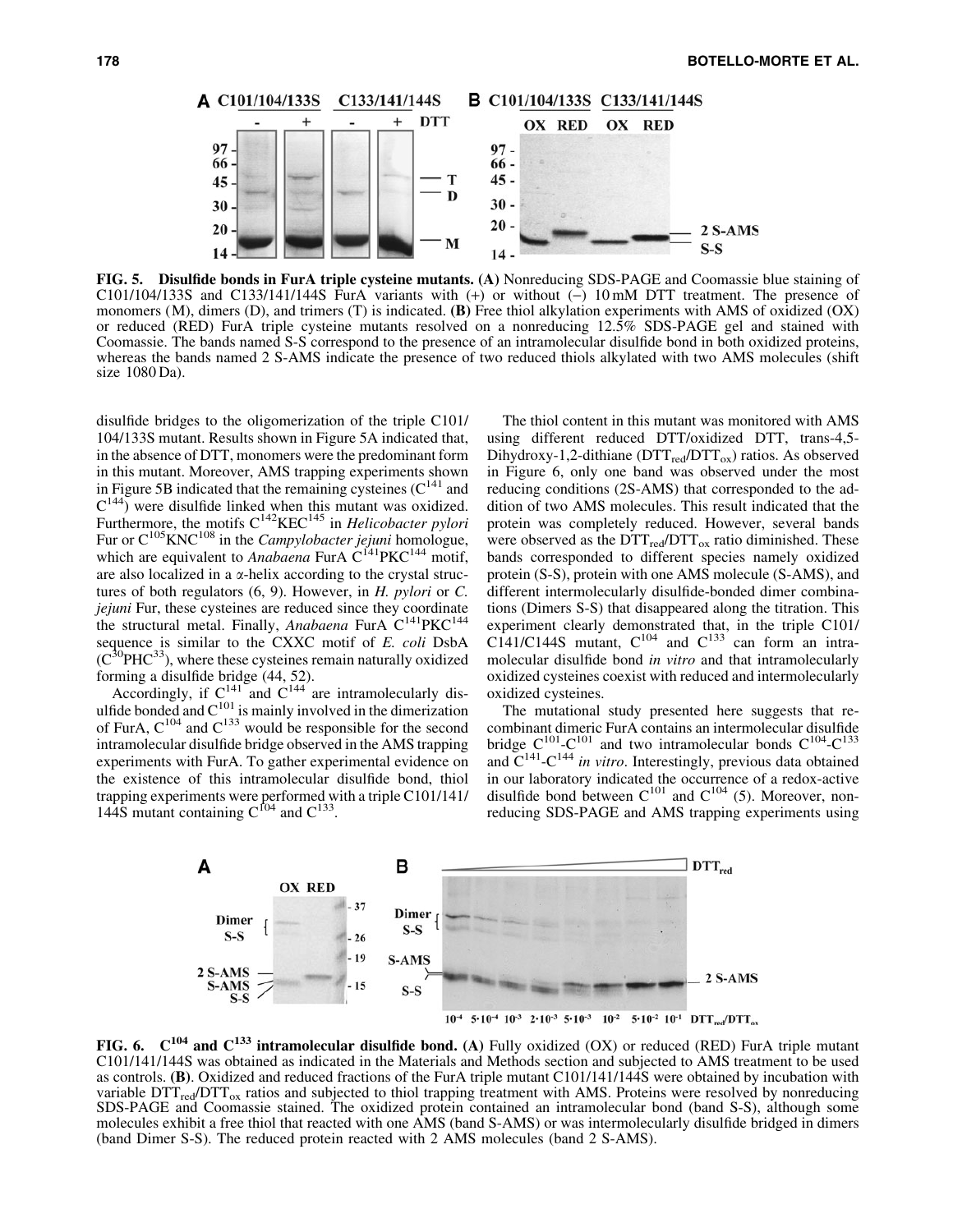the triple C133/141/144S mutant retaining these cysteines confirmed the presence of an intramolecular bridge  $C^{101}$ - $C^{104}$ in the protein (Fig. 5A, B). All together, we conclude that cysteines  $C^{101}$ ,  $C^{104}$ , and  $C^{133}$  of FurA can form disulfide bonds in different combinations, namely  $C^{101}$ - $C^{104}$ or  $C^{104}$ - $C^{133}$ .

## The redox status of  $C^{101}$  is modulated by  $C^{104}$

Mutations of any of these cysteines probably intramolecularly bridged in wild-type FurA  $(C^{104} - C^{133})$  or  $C^{101} - C^{104})$ would release its partner to form a different disulfide bond, either intra- or intermolecularly.

This possibility prompted us to analyze the behavior of FurA and its single cysteine mutants by cross-linking experiments. Results shown in Figure 7 indicate that mutant C104S has a high tendency to dimerize, suggesting that residues  $C^{133}$  and  $C^{101}$  are not prone to forming an intramolecular disulfide bridge. Proof of this is that the C104S variant requires only metal to reach maximal DNA binding activity (Fig. 1), and therefore,  $C^{101}$  is reduced in this mutant. These results suggest that dimers observed in the C104S mutant, unlike in wild-type FurA, would involve residues  $C^{133}$  from two monomers and  $C^{101}$  would be free to interact with metal and hence with DNA. On the contrary, mutant C133S shows a low tendency to dimerize (Fig. 7), suggesting that  $C^{101}$  can be disulfide bridged to  $C^{104}$  in this protein. As expected, C133S needed both metal and reducing conditions to display maximal DNA binding activity (Fig. 1), suggesting that  $\tilde{C}^{101}$  was actually intramolecularly disulfide bonded in this mutant and not available to directly coordinate the metal corepressor.

Previous results presented along with this article have shown that mutant C101S contained a lower amount of dimeric species than the rest of single cysteine mutants (Fig. 4 and 7), suggesting that  $C^{104}$  and  $C^{133}$  tend to form an intramolecular

bond *in vitro*. This mutant is unable to bind DNA, since it lacks  $C^{101}$  to coordinate the metal corepressor (Fig. 1).

In summary, the above results indicate that the redox state of  $C^{101}$  is affected by the presence or absence of  $C^{104}$ . When  $C^{104}$  is present in a mutant lacking  $C^{133}$  (C133S),  $C^{101}$ is oxidized, but  $C^{101}$  is reduced in a mutant lacking  $C^{104}$ (C104S), although  $C^{133}$  is present. Taking into account that  $C^{104}$  can form intramolecular disulfide bonds with either  $C^{101}$ or C133, a mechanism of *Anabaena* FurA activation– deactivation based on an intramolecular disulfide interchange can be envisaged. When  $C^{101}$  is bound to  $C^{104}$ , FurA is inactive because it is unable to bind the metal corepressor and hence DNA. If  $C^{133}$  forms a disulfide bridge with  $C^{104}$ , then  $C^{101}$  is released from the  $C^{101}$ - $C^{104}$  disulfide bond, and consequently, FurA is activated.

## FurA thiol/disulfide redox state responds to cellular redox alterations

To determine whether thiol/disulfide couples in FurA respond to changes in intracellular redox conditions, AMS trapping experiments were used to analyze the redox states of FurA cysteines in *Anabaena* PCC 7120 cultures at different growth phases or subjected to redox stress.

Under early exponential growth conditions, FurA was mainly reduced. Stationary growth conditions, which typically involve bacterial protein oxidation as a consequence of nutritional or oxidative stresses (10), entailed the conversion of most of the cysteines to the disulfide state (Supplementary Fig. S6).

When cells in early exponential phase were subjected to oxidative stress generated by the addition of  $0.5 \text{ mM H}_2\text{O}_2$ , the proportion of reduced cysteines decreased. Estimates by densitometry indicated that around 60% of the fully reduced protein converted to forms bearing three or only one reduced cysteines (Supplementary Fig. S6). Thus, FurA thiol/

FIG. 7. Oligomerization of FurA and its single cysteine mutants. (A) Proteins were dark incubated with 0.5% glutaraldehyde, resolved on a 17% reducing SDS-PAGE gel, and stained with Coomassie blue. Monomers (M), dimers (D), trimers (Tr), and tetramers (Te), as well as the MW, are indicated. (B) The ratios of monomers (*white bars*) and dimers (*striped bars*) exhibited by wild-type FurA and the cysteine mutants are represented. Band intensities from the Coomassiestained gels were quantified by measuring the density of the bands on Gel Doc 2000 (Bio-Rad) and analyzed by Multi-Analyst software (Bio-Rad). Values in bar graphs represent means  $\pm$  standard deviations for three separate experiments performed.

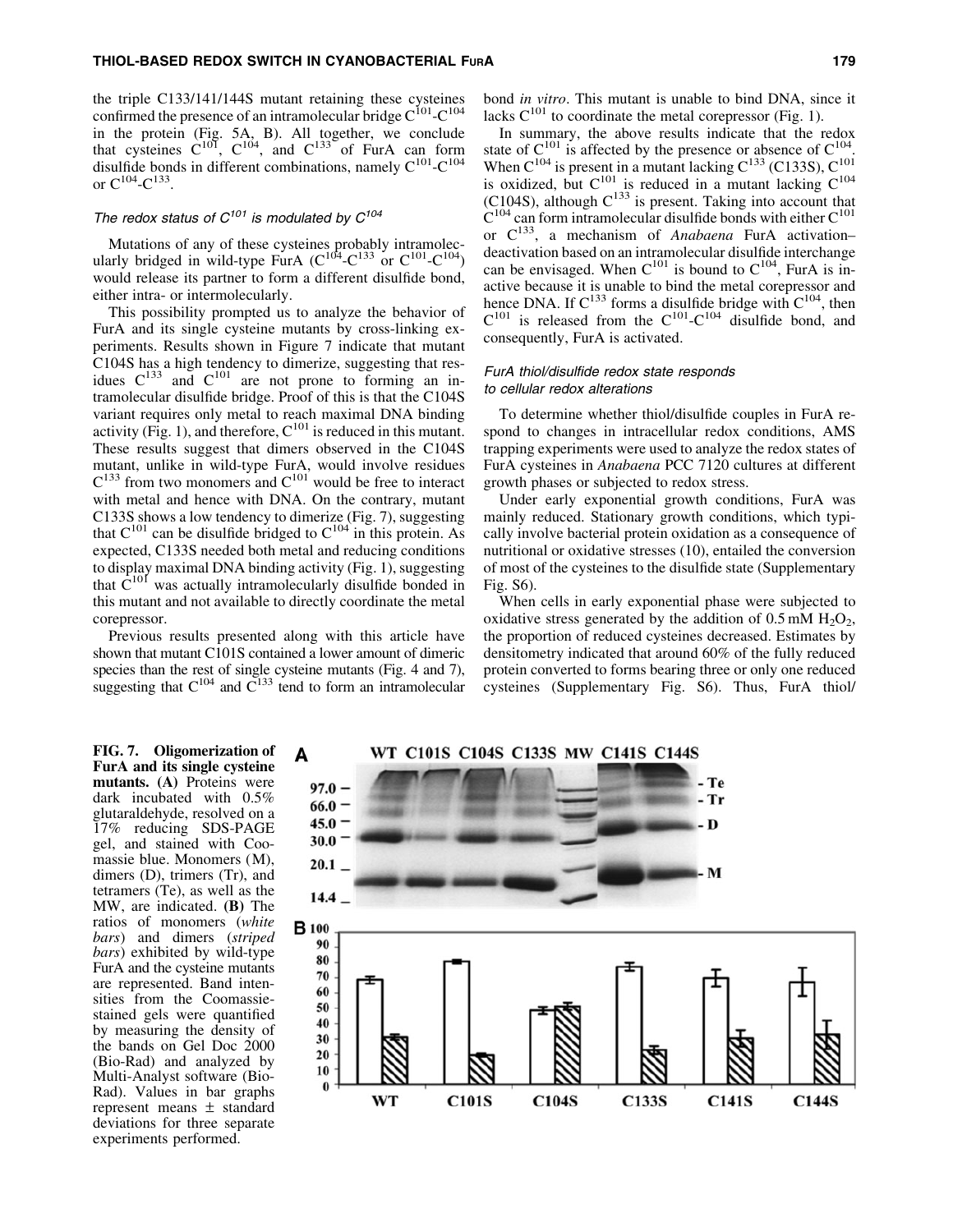## **Discussion**

The lack of structural  $Zn^{2+}$  in *Anabaena* FurA provides its cysteines with a great reactivity, not detected in other family members (5). Cysteines in FurA play a key role in the different functions, including the interactions with its metal corepressor and DNA. In this study, the status of FurA cysteines, as well as their contribution to the activity of this global regulator, has been investigated.

Our data suggest that four out of five cysteines in recombinant FurA are engaged in the formation of two intramolecular disulfide bridges,  $C^{104}$ - $C^{133}$  and  $C^{141}$ - $C^{144}$ . The remainder cysteine  $(C^{101})$  easily oxidizes in the air, leading to the formation of an intermolecular disulfide bond  $(C^{101}-C^{101})$ that appears to be responsible for most dimers observed in recombinant FurA. This behavior is comparable to that shown by *P. aeruginosa* Fur, where  $C^{92}$ , the only cysteine in the protein, forms intermolecular disulfide bonds on air oxidation (32). Interestingly, this residue aligns with  $C^{101}$  in *Anabaena* FurA (Fig. 8). However, the formation of (C<sup>101</sup>-C101) dimers in *Anabaena* FurA leads to the loss of DNA binding ability *in vitro*, unlike *Pseudomonas* Fur where the presence of dimers is batch dependent and does not affect DNA binding (32).

The behavior of recombinant wild-type FurA *in vitro* is consistent with our *in vivo* results showing that this protein is mainly a monomer with a single free cysteine in the cytoplasm of *Anabaena* sp. PCC 7120 cultures at the stationary phase, suggesting that two intramolecular disulfide bridges are also formed *in vivo* (5).

The FurA  $C^{101}$  residue is highly conserved in Fur homologues and it belongs to a CXXC ( $\check{C}^{101}$ VKC $^{104}$ ) motif present in a large number of Fur proteins as well (Fig. 8). However, the importance of this cysteine varies among different homologues. For instance, it is essential for the functionality of

|           | 1                                                                                                    | 10          | 20                      | 30                 | 40  | 50                    | 60  | 70                                                                                                     | 80     | 90                                                                                                            |
|-----------|------------------------------------------------------------------------------------------------------|-------------|-------------------------|--------------------|-----|-----------------------|-----|--------------------------------------------------------------------------------------------------------|--------|---------------------------------------------------------------------------------------------------------------|
|           |                                                                                                      |             |                         |                    |     |                       |     |                                                                                                        |        | MaFur --------MSAYTASSLKAELNARGWRLTPQREKILHVFQNLPKGNHLSAEELQELLDKRGEGISLSTIYRSVKLMSRMGILRELELAEGHKHYELNQ-     |
|           |                                                                                                      |             |                         |                    |     |                       |     |                                                                                                        |        |                                                                                                               |
|           |                                                                                                      |             |                         |                    |     |                       |     |                                                                                                        |        | AnFurA -------- MTVYTNTSLKAELNERGWRLTPQRETILHIFQELPQGEHLSAEDLYHRLEADGEGISLSTIYRTLKLMARMGILRELELGEGHKHYEINQ-   |
|           |                                                                                                      |             |                         |                    |     |                       |     |                                                                                                        |        | HpFur ---MKRLETLESILERLRMSIKKNGLKNSKQREEVVSVLYRSGT--HLSPEEITHSIRQKDKNTSISSVYRILNFLEKENFICVLETSKSGRRYEIAA-     |
|           |                                                                                                      |             |                         |                    |     |                       |     |                                                                                                        |        | MtFurA -----------MSSIPDYAEOLRTADLRVTRPRVAVLEAVNAHPH---ADTETIFGAVRFALPDVSRQAVYDVLHALTAAGLVRKIQPSGSVARYESRV-   |
|           |                                                                                                      |             |                         |                    |     |                       |     |                                                                                                        |        | AnFurC MOOOAISTKPIRSLEDALERCOLLGMRVSRORRFILELLWQANE--HLSAREIYDRLNOOGKDIGHTSVYQNLEALSTOGIIESIERCDGRLYGNISD-    |
|           |                                                                                                      |             |                         |                    |     |                       |     |                                                                                                        |        | LmFur ---------MEGRIGRIKAQLHDASYKLTPQREATVRVLLENEK-DHLSAEEVFLRVKDIAPDTGLATVYRTLELLTELRVVDKINFGDGVSRYDLRQ-     |
|           |                                                                                                      |             |                         |                    |     |                       |     |                                                                                                        |        | SaFur ---------MEERLNRVKQQLQQSSYKLTPQREATVRVLIENEK-DHLSAEDVYLKVKDKAPEIGLATVYRTLELLAELKVVDKINFGDGVARFDLRK-     |
|           |                                                                                                      |             |                         |                    |     |                       |     |                                                                                                        |        | EfFur -------MDSTAALKKTKKQLHESGFKLTPQREATVLVLLENEK-DHLSAEEIYFLVKQKSPEIGLATVYRTLEILTDLKVVDKVSFNDGLARYDLRK-     |
|           |                                                                                                      |             |                         |                    |     |                       |     |                                                                                                        |        | CldFur ---------MANTMDLLKDKLKETGFKITPQRRAIVEILLKHDH-SHLSSEEIYDLVRVDCPEIGLATVYRTMQLLDEIGLISKLNLDDGCIRYEISLF    |
|           |                                                                                                      |             |                         |                    |     |                       |     |                                                                                                        |        | CodFur ------------NNRTIDRSVPKLGVRSTRORTAVVGVLKDLDY--FASAKVIHQELTKRDLKVGLTTVYRTLQSLSEIEAVDVLHMSNGETLYRHCL-    |
|           |                                                                                                      |             |                         |                    |     |                       |     |                                                                                                        |        |                                                                                                               |
|           |                                                                                                      |             |                         |                    |     |                       |     |                                                                                                        |        |                                                                                                               |
|           |                                                                                                      |             |                         |                    |     |                       |     |                                                                                                        |        |                                                                                                               |
|           |                                                                                                      |             |                         |                    |     |                       |     |                                                                                                        |        | EcFur -------------MTDNNTALKKAGLKVTLPRLKILEVLQEPDN-HHVSAEDLYKRLIDMGEEIGLATVYRVLNQFDDAGIVTRHNFEGGKSVFELTQ-     |
|           |                                                                                                      |             |                         |                    |     |                       |     |                                                                                                        |        |                                                                                                               |
|           |                                                                                                      |             |                         |                    |     |                       |     |                                                                                                        |        |                                                                                                               |
|           |                                                                                                      |             |                         |                    |     |                       |     |                                                                                                        |        | PmFur ---------------- MTDNNKALKNAGLKVTLPRLKILEVLQDPEC-HHVSAEDLYKKLIDIGEEIGLATVYRVLNQFDDAGIVTRHNFEGGKSVFELTQ- |
|           |                                                                                                      |             |                         |                    |     |                       |     |                                                                                                        |        | VcFur --------------MSDNNQALKDAGLKVTLPRLKILEVLQQPEC-QHISAEELYKKLIDLSEEIGLATVYRVLNQFDDAGIVTRHHFEGGKSVFELST-    |
|           |                                                                                                      |             |                         |                    |     |                       |     |                                                                                                        |        | LpFur ---------------MEESQQLKDAGLKITLPRIKVLQILEQSRN-HHLSAEAVYKALLESGEDVGLATVYRVLTQFEAAGLVSRHNFEGGHSVFELSQ-    |
|           |                                                                                                      |             |                         |                    |     |                       |     |                                                                                                        |        | PaFur ----------------MENSELRKAGLKVTLPRVKILQMLDSAEQ-RHMSAEDVYKALMEAGEDVGLATVYRVLTQFEAAGLVVRHNFDGGHAVFELAD-    |
| Consensus |                                                                                                      | м           |                         | L AGLKVT OR KIL VL | D   | HLSAEELY L            |     | GEEIGLATVYR L L                                                                                        | GIV RL | G SVYEL O                                                                                                     |
|           |                                                                                                      |             |                         |                    |     |                       |     |                                                                                                        |        |                                                                                                               |
|           | 100                                                                                                  | 110         | 120                     | 130                | 140 | 150                   | 160 | 170                                                                                                    | 180    | 193                                                                                                           |
|           |                                                                                                      |             |                         |                    |     |                       |     | MaFur -- PYPHHHHHLVCIQCNKTIEFNNDSILKHSLKQCEKEGFQLIDCQLTVMAICPEALRMGWPSGIPSNWGCTRSLVDTRFQNCEIPESKEPEPEN |        |                                                                                                               |
|           | SyFur -- ASPHHHHHVVCVQCNRTIEFKNDSILKQSLKQCEKEGFQLIDCQLTVTTICPEAIRMGWPSTLPSNWACTRSISLA--------------- |             |                         |                    |     |                       |     |                                                                                                        |        |                                                                                                               |
|           |                                                                                                      |             |                         |                    |     |                       |     | AnFurA --PYPHHHHHLICVKCNSTIEFKNDSILKIGAKTAQKEGFHLLDCQMTIHAVCPKCQRAIMPL------------------------------   |        |                                                                                                               |
|           |                                                                                                      |             |                         |                    |     |                       |     | HpFur ---KEHHDHIICLHCGKIIEFADPEIENRQNEVVKKYQAKLISHDMKMFVWCKECQESEC--------------------------------     |        |                                                                                                               |
|           |                                                                                                      |             |                         |                    |     |                       |     | MtFurA ----GDNHHHIVCRSCGVIADVDCAVGEAPCLTASDHNGFLLDEAEVIYWGLCPDCSISDTSRSHP---------------------------   |        |                                                                                                               |
|           |                                                                                                      |             |                         |                    |     |                       |     |                                                                                                        |        |                                                                                                               |
|           |                                                                                                      |             |                         |                    |     |                       |     | LmFur EGAKHFHHHLVCLECGSVEEIQEDLLEDVEKIVESKWNFLVKDHRLTFQGICANCRQKSKKE------------------------------     |        |                                                                                                               |
|           |                                                                                                      |             |                         |                    |     |                       |     | SoFur EGAKHFHHHLVCMECGRVDEIDEDLLPEVENRVENEFNFKILDHRLTFHGVCETCQAKGKG-------------------------------     |        |                                                                                                               |
|           |                                                                                                      |             |                         |                    |     |                       |     | EfFur · EGAKHFHHHLLCLECGI IEEVEEDLLGEVEQIVESRYHFLVKDHRLTFHGICQSCQSKH--------------------------------   |        |                                                                                                               |
|           |                                                                                                      |             |                         |                    |     |                       |     | CldFur [KEDCHNHHHLICKNCGKIMEAKEDLLDNIEKEIQSLYKFKILDHDVKFYGLCDECNGVSDSEE-----------------------------   |        |                                                                                                               |
|           |                                                                                                      |             |                         |                    |     |                       |     | CodFur --SDEHHHHLVCTECGRTVEIDGGPVEKWAKEVAQLHGFQVTGHDAEIYGLCESCSAATE--------------------------------    |        |                                                                                                               |
|           |                                                                                                      |             |                         |                    |     |                       |     |                                                                                                        |        |                                                                                                               |
|           |                                                                                                      |             |                         |                    |     |                       |     | AnFurB ----QDKHHLTCLQCGVSIPIHQCPVHNLEEQLQTAHKFKIFYHTLEFFGLCGKCQMNHASEI-----------------------------    |        |                                                                                                               |
|           |                                                                                                      |             |                         |                    |     |                       |     | MoFurB ----QDQHHLTCIHCGRSIVFNECPVHELEEKLEKSHQFKVYYHTLEFFGLCDRCQPS----------------------------------    |        |                                                                                                               |
|           |                                                                                                      |             |                         |                    |     |                       |     | EcFur ---QHHHDHLICLDCGKVIEFSDDSIEARQREIAAKHGIRLTNHSLYLYGHCAEGDCREDEHAHEGK-------------------------     |        |                                                                                                               |
|           |                                                                                                      |             |                         |                    |     |                       |     | SeFur ---QHHHDHLICLDCGKVIEFSDDSIEARQREIAAKHGIRLTNHSLYLYGHCAEGDCREDEHAHDDATK-----------------------     |        |                                                                                                               |
|           |                                                                                                      |             |                         |                    |     |                       |     | KpFUr ---QHHHDHLICLDCGKVIEFSDDSIELRQREIASRHGIRLTNHSLYLYGHCAEGDCRETNTPTTRWKNNSPFR------------------     |        |                                                                                                               |
|           |                                                                                                      |             |                         |                    |     |                       |     | PmFur ---QHHHDHLICLDCGKVIEFTDDAIEVRQRNIAERHGIKLSNHSLYLYGHCAAGNCKEDSHAHDEK--------------------------    |        |                                                                                                               |
|           |                                                                                                      |             |                         |                    |     |                       |     | VcFur ---QHHHDHLVCLDCGEVIEFSDDVIEQRQKEIAAKYNVQLTNHSLYLYGKCGSDGSCKDNPNAHKPKK-----------------------     |        |                                                                                                               |
|           |                                                                                                      |             |                         |                    |     |                       |     |                                                                                                        |        |                                                                                                               |
|           |                                                                                                      |             |                         |                    |     |                       |     |                                                                                                        |        |                                                                                                               |
| Consensus |                                                                                                      |             | HHHHHLVCLDCGKVIEF DD IE |                    |     | I KHGFKL DH L LYGIC C |     |                                                                                                        |        |                                                                                                               |
|           |                                                                                                      | <b>CXXC</b> |                         |                    | c   | <b>CXXC</b>           |     |                                                                                                        |        |                                                                                                               |

FIG. 8. Multiple sequence alignment of Fur proteins present in different bacteria. The abbreviations correspond to the following microorganisms: *Ma: Microcystis aeruginosa* PCC 7806, *Sy: Synechocystis* PCC 6803, *An: Anabaena* PCC 7120, *Hp: Helicobacter pylori* 26695, *Mt: Mycobacterium tuberculosis* H37Rv, *Lm: Listeria monocytogenes* EGDe, *Sa: Staphylococcus aureus* ATCC BAA-39, *Ef: Enterococcus faecalis* ATCC 29212*, Cld: Clostridium difficile* ATCC 43255, *Cod: Corynebacterium diphtheriae* ATCC 13812, *Ec: Escherichia coli* BL21, *Se: Salmonella enterica* Typhimurium LT2, *Kp: Klebsiella pneumoniae* ATCC 43816, *Pm: Proteus mirabilis* HI 4320, *Vc: Vibrio cholerae* CECT512, *Lp: Legionella pneumophila* Philadelphia-1, *Pa: Pseudomonas aeruginosa* ATCC 27853.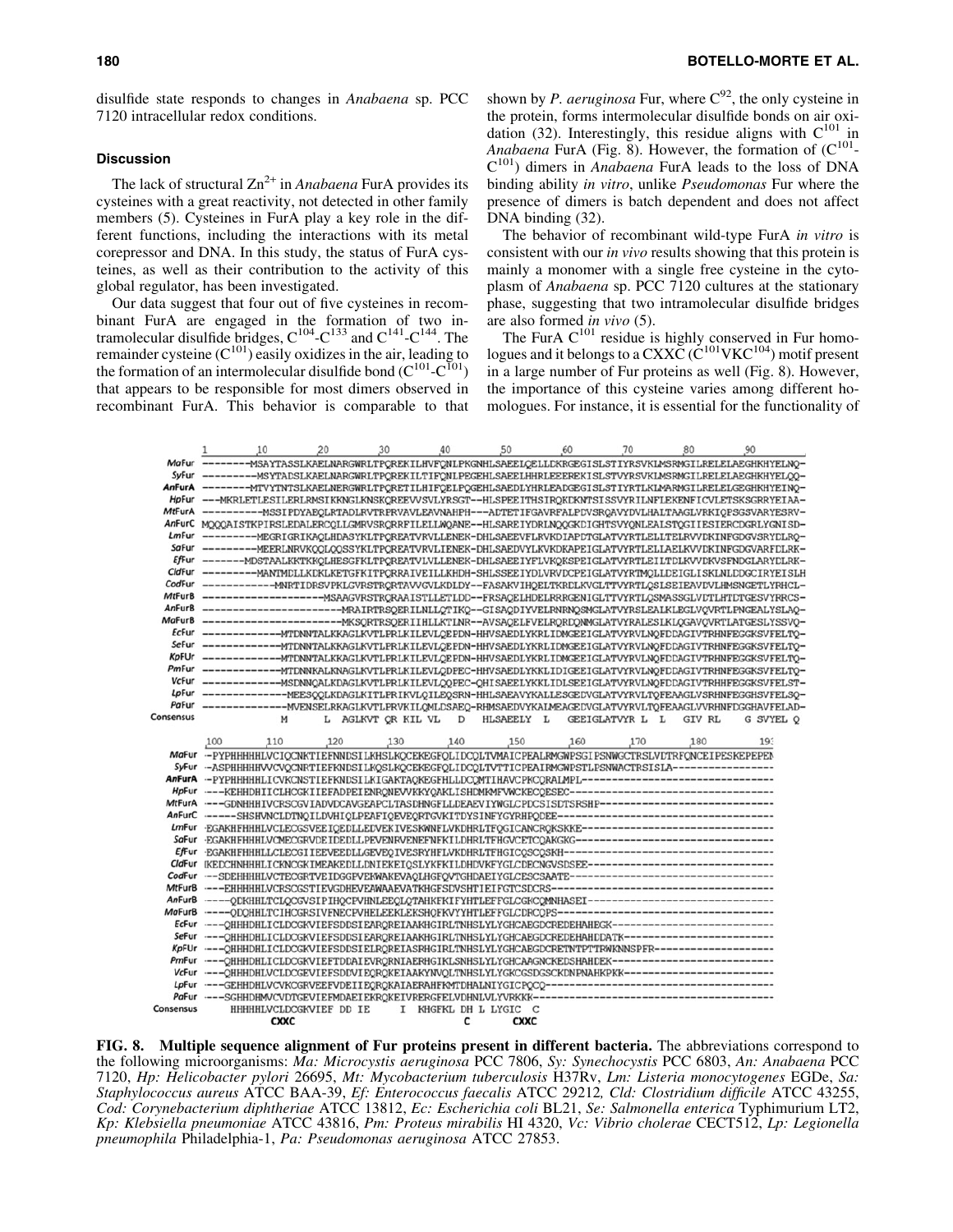#### THIOL-BASED REDOX SWITCH IN CYANOBACTERIAL FURA 181

*E. coli* and *H. pylori* Fur proteins (9, 27, 39), while *P. putida* Fur lacks cysteines (32). Our results indicate that  $C^{101}$  and its particular redox state play an essential role in the coordination of the metal corepressor, which ultimately controls FurA-DNA binding activity *in vitro*. In fact, ITC experiments show that reduced recombinant FurA contains two metal binding sites of different affinities. The high affinity site  $(K_d)$ 50 nM) disappears when recombinant wild-type FurA is oxidized. The C101S variant also loses the high affinity metal binding site under reducing conditions, suggesting an essential role for  $C^{101}$  in metal coordination, conditional on its redox state. Parallel EMSA experiments show that, when  $C^{101}$  is missing, FurA does not interact with DNA even in the presence of metal under reducing conditions, thus connecting FurA-DNA binding and its ability to interact with metal through  $C^{101}$ .

According to our results, oxidized *Anabaena* FurA has a unique  $Mn^{2+}$  binding site with a K<sub>d</sub> value of 0.28  $\mu$ M, assumed to correspond to the low affinity metal binding site in reduced FurA  $(0.84 \mu M)$ . This second metal binding site could be equivalent to the third metal binding site that, aside from the regulatory and structural ones, has been detected in the crystal structures of *H. pylori* Fur or *B. subtilis* Zur, where it is proposed to stabilize protein dimers (9, 35).

Many Fur proteins also contain a second pair of cysteines close to the C-terminus of its primary sequence, in some cases as part of a second CXXC motif. The existence of two CXXC motifs in the primary sequence of Fur has been related to the existence of zinc (6, 9, 12, 28, 48). In *Anabaena* FurA, as occurs in *Streptomyces coelicolor* Nur, both CXXC motifs are present but they do not coordinate a structural metal (20). Regarding FurA, as previously mentioned, *in vivo* results show that two intramolecular disulfide bridges are formed (5). It indicates that the presence of intramolecular disulfide bridges is important for the protein activity *in vivo*.

According to our mutational study *in vitro*, different intramolecular disulfide bonds can be found in *Anabaena* FurA, involving cysteines  $C^{101}$ ,  $C^{104}$ , and  $C^{133}$ . On one hand, residues  $C^{101}$  and  $C^{104}$  belonging to the  $C^{101}$ VKC<sup>104</sup> motif can be disulfide bridged in a mutant lacking  $C^{133}$  residue. On the other hand,  $C^{133}$  seems to be disulfide bonded to  $C^{104}$  in C101S, while  $C^{101}$  appears not to be disulfide bridged to residue  $C^{133}$  in C104S.

Taking into account a recent definition of redox switch (45), it is not unreasonable to speculate about a mechanism of FurA functioning based on a thiol–disulfide redox switch, involving these cysteines and controlling the redox state of  $C^{101}$ . In this way, the oxidation of the  $C^{101}$ VKC<sup>104</sup> motif would result in the loss of FurA metal binding ability, causing a reduction of DNA binding affinity with consequent derepression of regulated genes. It does not exclude the existence of a second thiol–disulfide switch functioning either independently or in coordination with the previous one, affecting the cysteines of the second  $C^{141}PKC^{144}$  motif. These cysteines form a redox-sensitive disulfide bridge in a triple C101/ 104/133S mutant containing  $C^{141}$  and  $C^{144}$  (5).  $C^{141}$  is also involved in *Anabaena* FurA–heme coordination (41).

In this regard, a recent study has described a thiol–disulfide redox switch that controls the interaction between heme and the ligand binding domain of Rev-erb*b* (18). Moreover, an NMR study of different single and double mutants of the heme oxygenase HO-2 involved in signaling and regulatory

processes demonstrates that, analogous to our observations, the redox state of a given cysteine out of the three cysteines in HO-2 is sensitive to the absence of one or both cysteines (49).

The finding that different disulfide-bonded forms of FurA exist *in vivo*, generally with two and sometimes one or even no intramolecular disulfide bridges, whose ratio depends on the redox state of the cytoplasm of the cyanobacterium (Supplementary Fig. S6) (5), supports the idea that disulfide shuffling in FurA is important to control its function. In this sense, according to our results, an early exponential phase *Anabaena* culture contains FurA mainly in the reduced state. Exposure of this culture to oxidative stress causes the oxidation of FurA cysteines *in vivo* and presumably its inactivation. This is confirmed by different studies that show that transcription of FurA-repressed target genes, namely *isiA* and the flavodoxin-encoding gene *isiB* is induced under oxidative stress conditions in different cyanobacterial strains (19, 51). In particular, Yousef *et al.* show that transcription of major iron-regulated genes, such as *isiA*, *isiB*, and *irpA* among others, is induced by oxidative stress within a few minutes by treatment of cells with hydrogen peroxide or methyl viologen (51). Thus, it appears that the cysteines of FurA form a physiological relevant redox rheostat that responds to the intracellular redox potential.

The FurA thiol-based switch mechanism that we propose is new for this kind of metalloregulators and likely specific for cyanobacterial Fur, since it relies on the presence of  $C^{133}$ , only conserved in Fur homologues from cyanobacteria (Fig. 8).  $C^{133}$  would be responsible for maintaining  $C^{104}$  in the oxidized state, avoiding the formation of a  $C^{104}$ - $C^{101}$  disulfide bond that would lead to the inactivation of FurA. The reverse process would be necessary to activate FurA again (Fig. 9). The mechanism also explains the lack of structural zinc in this regulator, since  $C^{101}$  and  $C^{104}$  are part of the redox switch and cannot be found simultaneously reduced to coordinate zinc.

This behavior described for FurA is comparable to that shown by transglutaminase 2 (TG2), a protein tightly regulated through three identified allosteric modifiers:  $Ca^{2+}$  ions, guanine nucleotides, and an allosteric disulfide bond whose thiol/disulfide exchange is proposed to control the conversion of the inactive TG2 to the active form (7).

It would be expected that a redox stimulus would account for a disulfide bond exchange in *Anabaena* FurA that would



FIG. 9. Proposed mechanism of the redox-mediated FurA activity. When the protein is transcriptionally active,  $C^{133}$ and  $C^{104}$  form an intramolecular disulfide bond and  $C^{101}$  can coordinate the metal corepressor. Upon an intracellular redox status, a thiol–disulfide interchange would generate a new intramolecular disulfide bond between  $C^{101}$  and  $C^{104}$ . This oxidation event would simultaneously occur with metal release and FurA inactivation. The reverse process would be necessary to activate FurA again.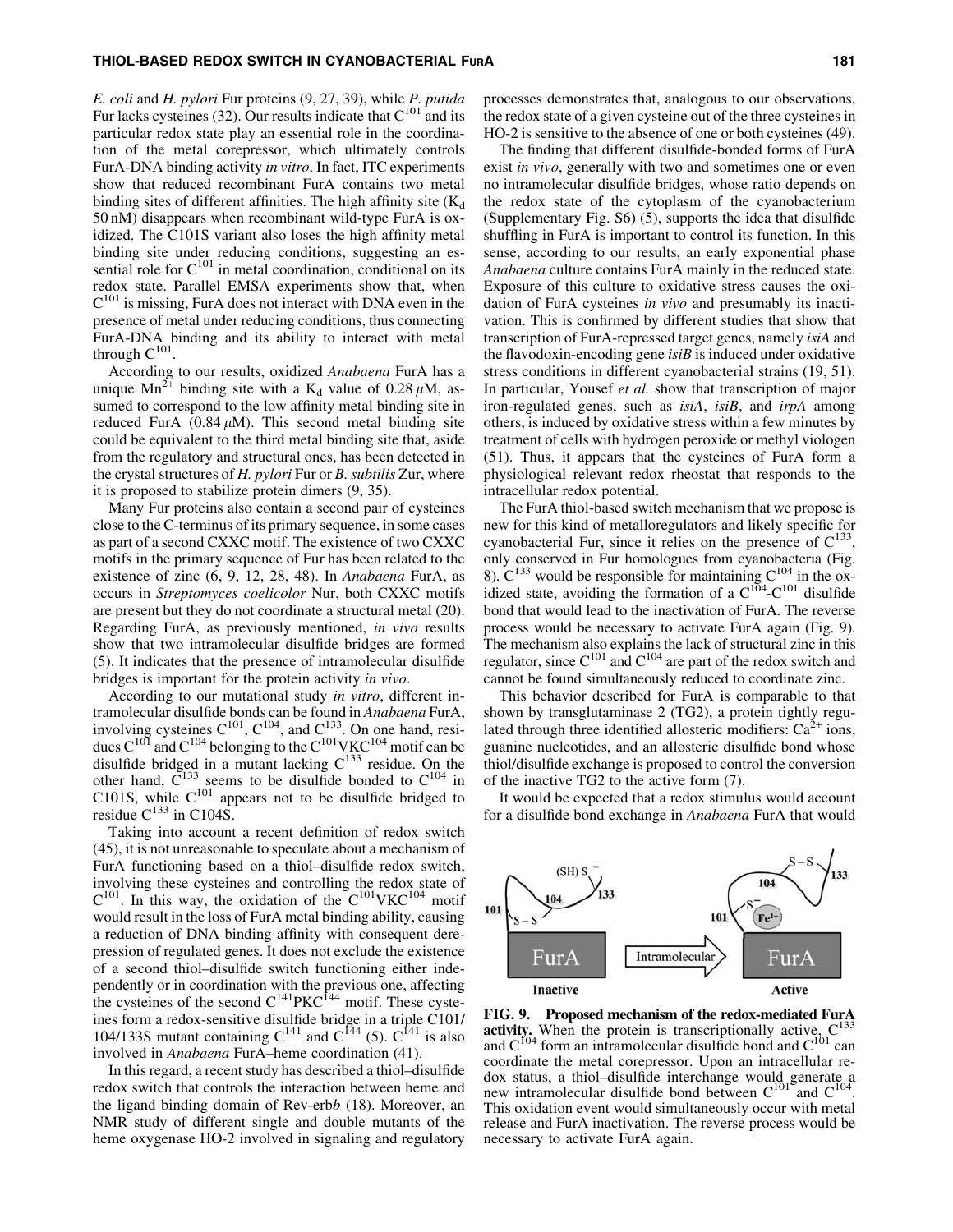trigger some sort of change, allowing the protein to bind or release the metal corepressor and in turn DNA. Cleavage and formation of the corresponding disulfide bridges should be reversible so that the perturbation of the balance between reduced and disulfide-bonded forms could be the key of FurA regulation. The way by which the expected disulfide bridge between  $C^{104}$  and  $C^{133}$  would reform to activate FurA is an important issue. The presence of CXXC motifs in different redox states in FurA suggests that this regulator could be a redox partner of thioredoxin. However, we did not retrieve any interaction between FurA and thioredoxin or another partner entailing thiol–disulfide exchange using pull-down experiments complemented with bacterial two hybrid assays (5). Instead, we detected some interacting partners of FurA, namely the hypothetical protein All1140 that contains an Ami\_3 domain related to N-acetylmuramoyl-L-alanine amidase activity, the histone-like DNA binding protein HU, and the phosphoribulokinase enzyme. Up to now, no redox partners of FurA have been identified, but work is currently underway to determine the implication of different photosynthetic electron carriers in the disulfide bond exchange in this cyanobacterial regulator.

#### Materials and Methods

#### Protein preparation

The *furA* wild-type gene (*all1691*) from *Anabaena* sp. PCC 7120 was cloned into pET28a (Novagen: Merck, Darmstadt, Germany), as previously described (4). Several pET28a-*furA* variants containing cysteine-to-serine substitutions were generated by site-directed mutagenesis or purchased from Mutagenex, Inc. (Piscataway, NJ). DNA sequences were confirmed by DNA sequencing. All the proteins were overexpressed and purified using the highrecovery one-step purification method previously described (40). Proteins were spectrophotometrically quantified using the experimental molar extinction coefficient at 276 nm  $13,760 \,\mathrm{M}^{-1} \text{ cm}^{-1}$  (20).

## Spectroscopic analyses

Ultraviolet–visible (UV-vis) absorption spectra were recorded on a Cary 100 UV-Vis double beam spectrophotometer (Agilent Technologies, Santa Clara, CA).

CD spectra were collected on a Jasco J815 spectropolarimeter ( Jasco International Co. LTD., Tokyo, Japan) fitted with a thermostated cell holder and interfaced with a Peltier unit. Spectra were acquired at a scan speed of 50 nm/ min with a response time of 2 s and averaged over four scans at 25 $\rm{^{\circ}C}$ . Far-UV measurements were performed using 10  $\mu$ M of FurA proteins in 10 mM sodium acetate buffer pH 4 in 0.1 cm pathlength quartz cells (Hellma, Forest Hills, NY). All spectra were corrected by subtracting the proper baseline. The molar ellipticity ([ $\theta$ ]) was expressed in deg  $\cdot$  cm<sup>2</sup> $\cdot$  dmol<sup>-1</sup>.

For FT-IR studies, the proteins  $(250 \,\mu$ g) were lyophilized and dissolved in  $30 \mu L$  of deuterated water. No pH corrections were applied for isotope effects. Protein samples were placed between a pair of  $CaF<sub>2</sub>$  windows separated by a 50mm-thick spacer, in a Harrick demountable cell at 25°C. Spectra were acquired on a Bruker FT-IR spectrophotometer (Brucker Optics, Inc., Billerica, MA), equipped with a DTGS detector, and thermostated with a Braun water bath. The cell container was filled with dry air. Five hundred scans per sample were taken, averaged, apodized with a Happ–Genzel function, and Fourier transformed to give a final resolution of  $2 \text{ cm}^{-1}$ . The signal-to-noise ratio of the spectra was better than 10.000:1. Baselines were subtracted, and contributions of side chains removed as described (16, 17). Only in those cases where there were no distortions in the spectra, the resulting difference spectra were used for analysis. To determine the amount of secondary structure components, the Amide I band in  $D_2O$  was decomposed into its constituents by curve fitting, using a line shape that was a combination of Gaussian and Lorentzian functions (43).

The NMR experiments were acquired on a Bruker Avance DRX-500 spectrometer. Samples of FurA proteins (0.3– 1.4 mM) were prepared in a 10 mM deuterated sodium acetate buffer pH 4 in 5-mm NMR tubes at  $25^{\circ}$ C. Spectra were acquired using 16 K data points, averaged over 512 scans and with a spectral width of 7801.69 Hz (13 ppm).

#### Isothermal titration calorimetry

Metal binding to FurA proteins was assayed in a highsensitivity isothermal titration VP-ITC microcalorimeter (MicroCal, Northampton, MA). Protein samples and reference solutions were properly degassed and carefully loaded into the cells to avoid bubble formation during stirring. Experiments were performed with 20  $\mu$ M freshly prepared FurA protein solutions in 50 mM Tris buffer and 50 mM arginine pH 9 at 25 $^{\circ}$ C. Samples were titrated with 300  $\mu$ M MnCl<sub>2</sub> in the calorimetric cell. Control experiments were performed under the same experimental conditions. The heat due to the binding reaction was obtained as the difference between the reaction heat and the corresponding heat of dilution, the latter estimated as an adjustable parameter in the analysis. The association constant and the enthalpy change were obtained through nonlinear regression of experimental data to a model for either a single ligand binding site or two independent ligand binding sites.

#### Electrophoretic mobility shift assays

Gel retardation assays were performed as previously described (22) using the promoter region of *furA* (P*furA*) as target DNA and the promoter of *alr0523* (P*alr0523*) as nonspecific DNA. Both promoters were obtained by PCR amplification using oligonucleotides 5¢-CTCGCCTAGCAA TTTAACAAC-3' and 5'-GCCTTGAGCGAAGTATTTGTG-3' for P<sub>furA</sub> and 5'-GTCTGTATGGATTAACACTATC-3' and 5'-CTGCCTGTTCAACTACTTTGG-3' for P<sub>alr0523</sub> and then purified by the GFX PCR DNA and Gel Band Purification Kit (GE Healthcare, Buckinghamshire, United Kingdom). A 300 nM protein solution was incubated with 100 ng for each target and nonspecific DNA regions in the reaction buffer containing 10 mM Bis-Tris pH 7.5, 40 mM KCl, 5% glycerol, and 0.05 mg/mL bovine serum albumin for 20 min before being loaded on native 6% PAGE gels. Depending on the tested conditions, 1 mM DTT and/or  $100 \mu M$  MnCl<sub>2</sub> were added to the reaction mixtures.

## AMS trapping of reduced thiols

Proteins (25  $\mu$ M) were incubated for 2 h at 30°C in a redox buffer containing 100 mM *trans*-4,5-dihydroxy-1,2,dithane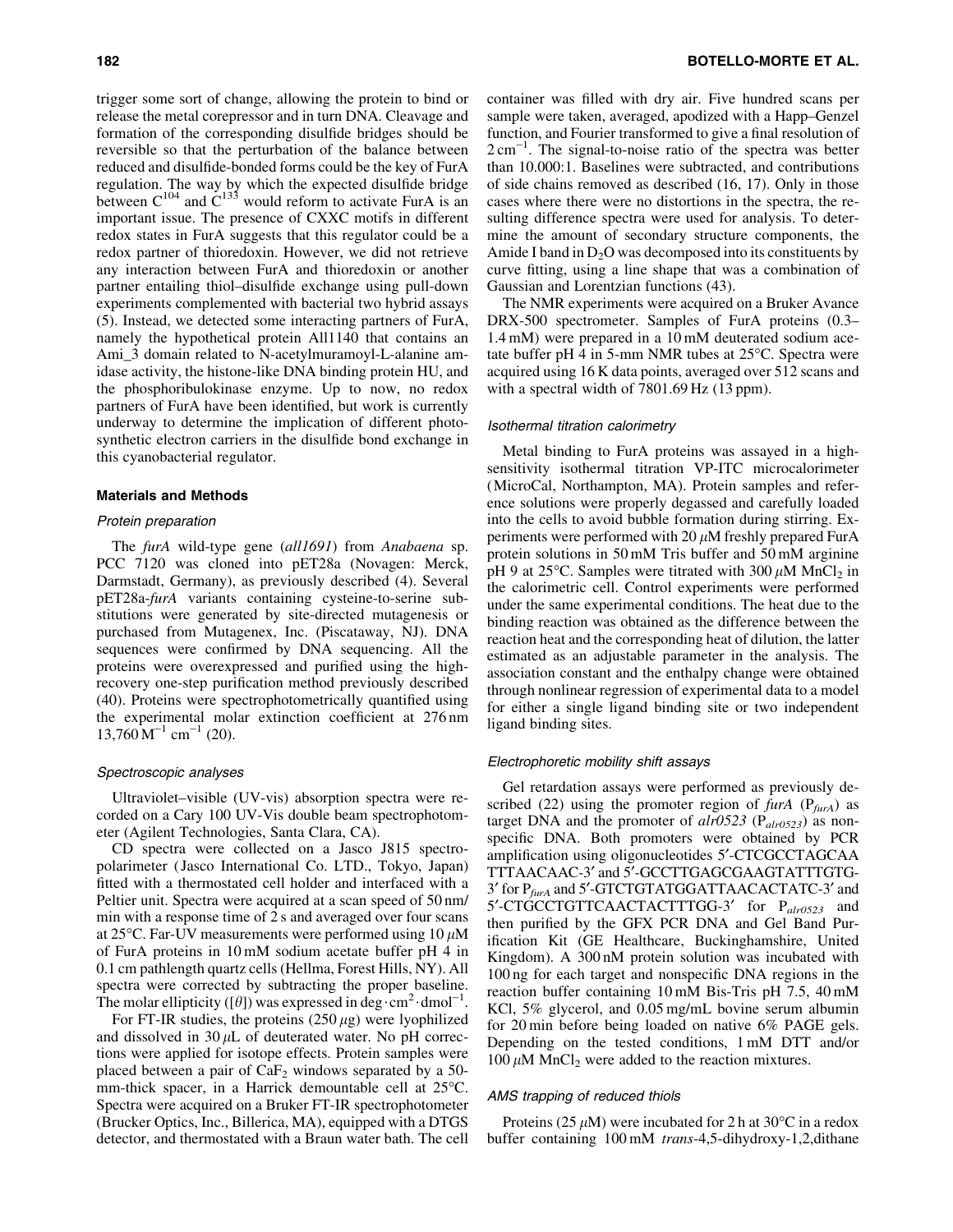#### THIOL-BASED REDOX SWITCH IN CYANOBACTERIAL FURA 1933 183

(oxidized DTT,  $DTT_{ox}$ ; Sigma-Aldrich, St. Louis, MO) and 1  $\mu$ M or 20 mM (DTT<sub>red</sub>; Sigma-Aldrich) to obtain oxidized or reduced FurA proteins, respectively. Reactions were stopped by adding 5% (v/v) trichloroacetic acid (TCA; Sigma-Aldrich), and proteins were precipitated by centrifugation at  $13,300$  g for  $10$  min at  $4^{\circ}$ C. After washing with cold acetone, air-dried protein pellets were resuspended in  $10 \mu L$ of thiol modification buffer containing 50 mM Tris/HCl pH 7.5, 1% (w/v) SDS (Sigma-Aldrich), and 20 mM AMS (Molecular Probes; Life Technologies Ltd., Paisley, United Kingdom). Proteins in nonreducing Laemmli buffer were resolved on 12.5% (w/v) polyacrylamide [30:0.8 (w/w) acrylamide/bisacrylamide] SDS-PAGE gels and stained with Coomassie Blue R-250 (Sigma-Aldrich) (24).

For *in vivo* trapping experiments, 10 mL of exponentially growing *Anabaena* cultures was treated with 0.5 mM hydrogen peroxide for 30 min. A culture without treatment was used as control. Both cultures were then incubated with TCA to a final concentration of  $1\%$  (v/v) for 30 min. Proteins were precipitated by centrifugation, washed with cold acetone, and resuspended in 25  $\mu$ L of thiol modification buffer. After 1 h of treatment, samples were subjected to 12.5% nonreducing SDS-PAGE and revealed by Western blotting with rabbit polyclonal antibodies raised against FurA.

## Analysis of the oligomeric state of FurA proteins in vitro

Oligomeric species were analyzed using glutaraldehyde as a chemical crosslinker. Proteins  $(40 \mu M)$  were incubated in the dark with 0.5% (v/v) glutaraldehyde (Sigma-Aldrich) for 30 min, and reactions stopped by adding Laemmli buffer and boiling. Samples were finally subjected to 17% SDS-PAGE and stained with Coomassie Blue R-250. The effect of the reducing agent was assessed by incubating  $40 \mu M$  protein solutions with 10 mM DTT for 30 min. Nonreducing Laemmli buffer was added to the samples before boiling. Proteins were separated by 17% SDS-PAGE followed by Coomassie Blue R-250 staining.

#### Acknowledgments

This work was supported by grants CTQ2011-24393 and CSD2008-0005 from the Spanish Ministry of Science and Innovation and Prometeo 2013/18 from Generalitat Valenciana to J.L.N., Spanish Ministry of Economy and Competitiveness BFU2012-31458 to M.F.F., Spanish Ministry of Science and Innovation BFU2010-19451 to A.V-C., Miguel Servet Program from Instituto de Salud Carlos III (CP07/00289 to O.A.), Fondo de Investigaciones Sanitarias (PI10/00186 to O.A.), Diputación General de Aragón—Spain (PI044/09 and Protein Targets Group B89 to A.V-C., Digestive Pathology Group B01 to O.A., and Structural Biology Group B18 to M.L.P.). L.B-M. was recipient of a FPU predoctoral fellowship from the Spanish Ministry of Education. V. C. S-E. was recipient of a predoctoral fellowship from the Government of Aragon.

#### Author Disclosure Statement

No competing financial interests exist.

#### **References**

1. An YJ, Ahn BE, Han AR, Kim HM, Chung KM, Shin JH, Cho YB, Roe JH, and Cha SS. Structural basis for the specialization of Nur, a nickel-specific Fur homolog, in metal sensing and DNA recognition. *Nucleic Acids Res* 37: 3442–3451, 2009.

- 2. Arakawa T, Ejima D, Tsumoto K, Obeyama N, Tanaka Y, Kita Y, and Timasheff SN. Suppression of protein interactions by arginine: a proposed mechanism of the arginine effects. *Biophys Chem* 127: 1–8, 2007.
- 3. Bagg A and Neilands JB. Ferric uptake regulation protein acts as a repressor, employing iron (II) as a cofactor to bind the operator of an iron transport operon in *Escherichia coli*. *Biochemistry* 26: 5471–5477, 1987.
- 4. Bes MT, Hernandez JA, Peleato ML, and Fillat MF. Cloning, overexpression and interaction of recombinant Fur from the cyanobacterium *Anabaena* PCC 7119 with *isiB* and its own promoter. *FEMS Microbiol Lett* 194: 187–192, 2001.
- 5. Botello-Morte L, Bes MT, Heras B, Fernandez-Otal A, Peleato ML, and Fillat MF. Unraveling the redox properties of the global regulator FurA from *Anabaena* sp. PCC 7120: disulfide reductase activity based on its CXXC motifs. *Antioxid Redox Signal* 20: 1396–1406, 2014.
- 6. Butcher J, Sarvan S, Brunzelle JS, Couture JF, and Stintzi A. Structure and regulon of *Campylobacter jejuni* ferric uptake regulator Fur define apo-Fur regulation. *Proc Natl Acad Sci U S A* 109: 10047–10052, 2012.
- 7. Cook KM and Hogg PJ. Post-translational control of protein function by disulfide bond cleavage. *Antioxid Redox Signal* 18: 1987–2015, 2013.
- 8. Denoncin K, Nicolaes V, Cho SH, Leverrier P, and Collet JF. Protein disulfide bond formation in the periplasm: determination of the *in vivo* redox state of cysteine residues. *Methods Mol Biol* 966: 325–336, 2013.
- 9. Dian C, Vitale S, Leonard GA, Bahlawane C, Fauquant C, Leduc D, Muller C, de Reuse H, Michaud-Soret I, and Terradot L. The structure of the *Helicobacter pylori* ferric uptake regulator Fur reveals three functional metal binding sites. *Mol Microbiol* 79: 1260–1275, 2011.
- 10. Dukan S and Nystrom T. Bacterial senescence: stasis results in increased and differential oxidation of cytoplasmic proteins leading to developmental induction of the heat shock regulon. *Genes Dev* 12: 3431–3441, 1998.
- 11. Escolar L, Perez-Martin J, and de Lorenzo V. Opening the iron box: transcriptional metalloregulation by the Fur protein. *J Bacteriol* 181: 6223–6229, 1999.
- 12. Fiorini F, Stefanini S, Valenti P, Chiancone E, and De Biase D. Transcription of the *Listeria monocytogenes fri* gene is growth-phase dependent and is repressed directly by Fur, the ferric uptake regulator. *Gene* 410: 113–121, 2008.
- 13. Gonzalez A, Angarica VE, Sancho J, and Fillat MF. The FurA regulon in *Anabaena* sp. PCC 7120: *in silico* prediction and experimental validation of novel target genes. *Nucleic Acids Res* 42: 4833–4846, 2014.
- 14. Gonzalez A, Bes MT, Barja F, Peleato ML, and Fillat MF. Overexpression of FurA in *Anabaena* sp. PCC 7120 reveals new targets for this regulator involved in photosynthesis, iron uptake and cellular morphology. *Plant Cell Physiol* 51: 1900–1914, 2010.
- 15. Gonzalez A, Bes MT, Valladares A, Peleato ML, and Fillat MF. FurA is the master regulator of iron homeostasis and modulates the expression of tetrapyrrole biosynthesis genes in *Anabaena* sp. PCC 7120. *Environ Microbiol* 14: 3175– 3187, 2012.
- 16. Goormaghtigh E, Raussens V, and Ruysschaert JM. Attenuated total reflection infrared spectroscopy of proteins and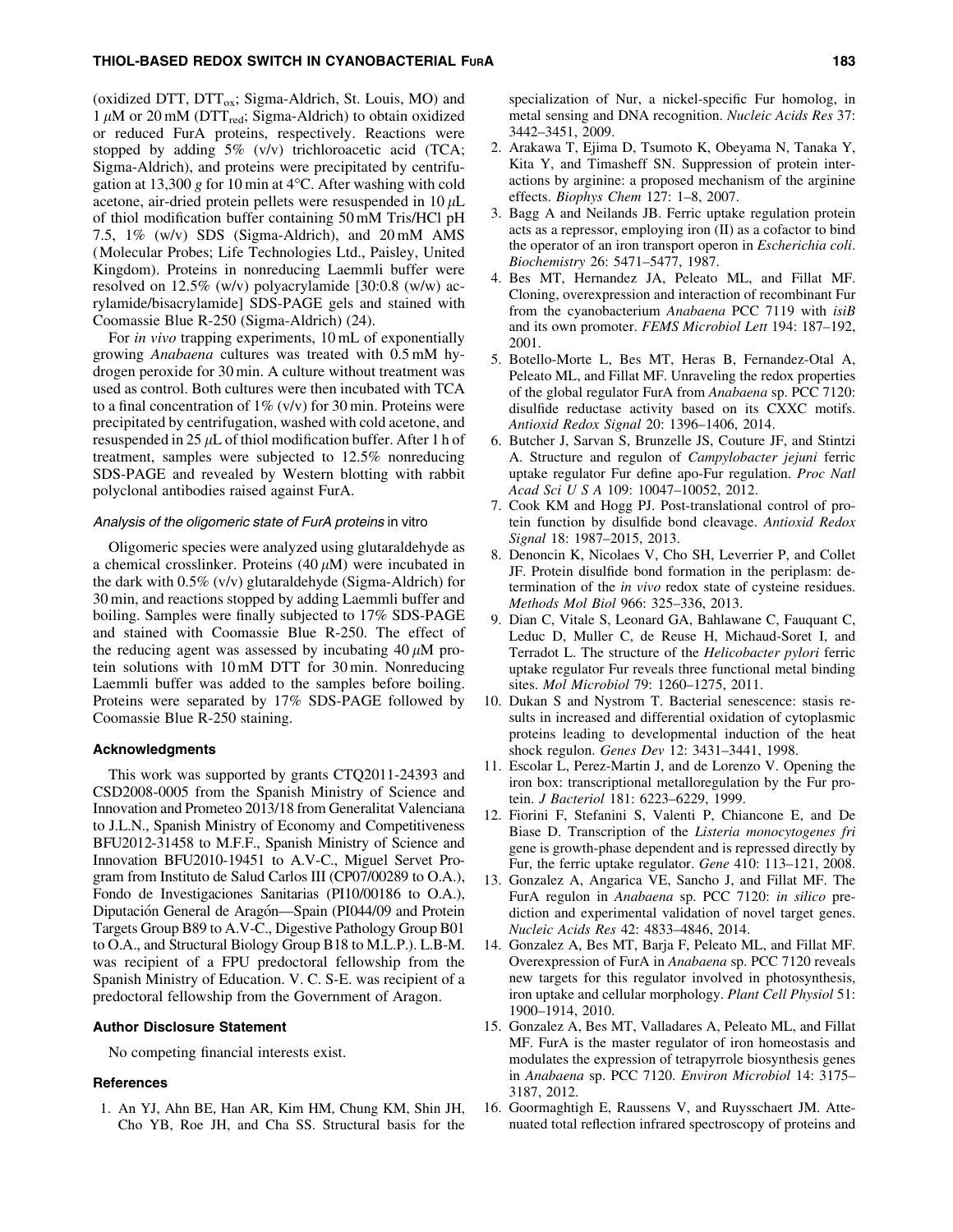lipids in biological membranes. *Biochim Biophys Acta* 1422: 105–185, 1999.

- 17. Guldenhaupt J, Adiguzel Y, Kuhlmann J, Waldmann H, Kotting C, and Gerwert K. Secondary structure of lipidated Ras bound to a lipid bilayer. *FEBS J* 275: 5910–5918, 2008.
- 18. Gupta N and Ragsdale SW. Thiol-disulfide redox dependence of heme binding and heme ligand switching in nuclear hormone receptor rev-erb{beta}. *J Biol Chem* 286: 4392–4403, 2011.
- 19. Havaux M, Guedeney G, Hagemann M, Yeremenko N, Matthijs HC, and Jeanjean R. The chlorophyll-binding protein IsiA is inducible by high light and protects the cyanobacterium *Synechocystis* PCC6803 from photooxidative stress. *FEBS Lett* 579: 2289–2293, 2005.
- 20. Hernandez JA, Bes MT, Fillat MF, Neira JL, and Peleato ML. Biochemical analysis of the recombinant Fur (ferric uptake regulator) protein from *Anabaena* PCC 7119: factors affecting its oligomerization state. *Biochem J* 366: 315–322, 2002.
- 21. Hernandez JA, Lopez-Gomollon S, Bes MT, Fillat MF, and Peleato ML. Three *fur* homologues from *Anabaena* sp. PCC7120: exploring reciprocal protein-promoter recognition. *FEMS Microbiol Lett* 236: 275–282, 2004.
- 22. Hernandez JA, Lopez-Gomollon S, Muro-Pastor A, Valladares A, Bes MT, Peleato ML, and Fillat MF. Interaction of FurA from *Anabaena* sp. PCC 7120 with DNA: a reducing environment and the presence of Mn(2+) are positive effectors in the binding to *isiB* and *furA* promoters. *Biometals* 19: 259–268, 2006.
- 23. Hernandez JA, Peleato ML, Fillat MF, and Bes MT. Heme binds to and inhibits the DNA-binding activity of the global regulator FurA from *Anabaena* sp. PCC 7120. *FEBS Lett* 577: 35–41, 2004.
- 24. Inaba K, Takahashi YH, and Ito K. Reactivities of quinonefree DsbB from *Escherichia coli*. *J Biol Chem* 280: 33035– 33044, 2005.
- 25. Indu S, Kumar ST, Thakurela S, Gupta M, Bhaskara RM, Ramakrishnan C, and Varadarajan R. Disulfide conformation and design at helix N-termini. *Proteins* 78: 1228–1242, 2010.
- 26. Iqbalsyah TM, Moutevelis E, Warwicker J, Errington N, and Doig AJ. The CXXC motif at the N terminus of an alpha-helical peptide. *Protein Sci* 15: 1945–1950, 2006.
- 27. Jacquamet L, Aberdam D, Adrait A, Hazemann JL, Latour JM, and Michaud-Soret I. X-ray absorption spectroscopy of a new zinc site in the fur protein from *Escherichia coli*. *Biochemistry* 37: 2564–2571, 1998.
- 28. Jacquamet L, Traore DA, Ferrer JL, Proux O, Testemale D, Hazemann JL, Nazarenko E, El Ghazouani A, Caux-Thang C, Duarte V, and Latour JM. Structural characterization of the active form of PerR: insights into the metal-induced activation of PerR and Fur proteins for DNA binding. *Mol Microbiol* 73: 20–31, 2009.
- 29. Jones DT. Protein secondary structure prediction based on position-specific scoring matrices. *J Mol Biol* 292: 195– 202, 1999.
- 30. Katigbak J and Zhang Y. Iron binding site in a global regulator in bacteria—ferric uptake regulator (Fur) protein: structure, mossbauer properties, and functional implication. *J Phys Chem Lett* 2012: 3503–3508, 2012.
- 31. Kelly SM and Price NC. The use of circular dichroism in the investigation of protein structure and function. *Curr Protein Pept Sci* 1: 349–384, 2000.
- 32. Lewin AC, Doughty PA, Flegg L, Moore GR, and Spiro S. The ferric uptake regulator of *Pseudomonas aeruginosa* has no essential cysteine residues and does not contain a structural zinc ion. *Microbiology* 148: 2449–2456, 2002.
- 33. Lostao A, Peleato ML, Gomez-Moreno C, and Fillat MF. Oligomerization properties of FurA from the cyanobacterium *Anabaena* sp. PCC 7120: direct visualization by in situ atomic force microscopy under different redox conditions. *Biochim Biophys Acta* 1804: 1723–1729, 2010.
- 34. Lucarelli D, Russo S, Garman E, Milano A, Meyer-Klaucke W, and Pohl E. Crystal structure and function of the zinc uptake regulator FurB from *Mycobacterium tuberculosis*. *J Biol Chem* 282: 9914–9922, 2007.
- 35. Ma Z, Gabriel SE, and Helmann JD. Sequential binding and sensing of Zn(II) by *Bacillus subtilis* Zur. *Nucleic Acids Res* 39: 9130–9138, 2011.
- 36. Miles S, Carpenter BM, Gancz H, and Merrell DS. *Helicobacter pylori* apo-Fur regulation appears unconserved across species. *J Microbiol* 48: 378–386, 2010.
- 37. Orsini G and Goldberg ME. The renaturation of reduced chymotrypsinogen A in guanidine HCl. Refolding versus aggregation. *J Biol Chem* 253: 3453–3458, 1978.
- 38. Pan J and Carroll KS. Chemical biology approaches to study protein cysteine sulfenylation. *Biopolymers* 101: 165–172, 2014.
- 39. Pecqueur L, D'Autreaux B, Dupuy J, Nicolet Y, Jacquamet L, Brutscher B, Michaud-Soret I, and Bersch B. Structural changes of *Escherichia coli* ferric uptake regulator during metal-dependent dimerization and activation explored by NMR and X-ray crystallography. *J Biol Chem* 281: 21286– 21295, 2006.
- 40. Pellicer S, Bes MT, Gonzalez A, Neira JL, Peleato ML, and Fillat MF. High-recovery one-step purification of the DNAbinding protein Fur by mild guanidinium chloride treatment. *Process Biochem* 45: 292–296, 2010.
- 41. Pellicer S, Gonzalez A, Peleato ML, Martinez JI, Fillat MF, and Bes MT. Site-directed mutagenesis and spectral studies suggest a putative role of FurA from *Anabaena* sp. PCC 7120 as a heme sensor protein. *FEBS J* 279: 2231–2246, 2012.
- 42. Pohl E, Haller JC, Mijovilovich A, Meyer-Klaucke W, Garman E, and Vasil ML. Architecture of a protein central to iron homeostasis: crystal structure and spectroscopic analysis of the ferric uptake regulator. *Mol Microbiol* 47: 903–915, 2003.
- 43. Pozo-Dengra J, Martinez-Rodriguez S, Contreras LM, Prieto J, Andujar-Sanchez M, Clemente-Jimenez JM, Las Heras-Vazquez FJ, Rodriguez-Vico F, and Neira JL. Structure and conformational stability of a tetrameric thermostable N-succinylamino acid racemase. *Biopolymers* 91: 757–772, 2009.
- 44. Quan S, Schneider I, Pan J, Von Hacht A, and Bardwell JC. The CXXC motif is more than a redox rheostat. *J Biol Chem* 282: 28823–28833, 2007.
- 45. Ragsdale SW and Yi L. Thiol/Disulfide redox switches in the regulation of heme binding to proteins. *Antioxid Redox Signal* 14: 1039–1047, 2011.
- 46. Rudolph R and Lilie H. In vitro folding of inclusion body proteins. *FASEB J* 10: 49–56, 1996.
- 47. Sheikh MA and Taylor GL. Crystal structure of the *Vibrio cholerae* ferric uptake regulator (Fur) reveals insights into metal co-ordination. *Mol Microbiol* 72: 1208–1220, 2009.
- 48. Traore DA, El Ghazouani A, Ilango S, Dupuy J, Jacquamet L, Ferrer JL, Caux-Thang C, Duarte V, and Latour JM.